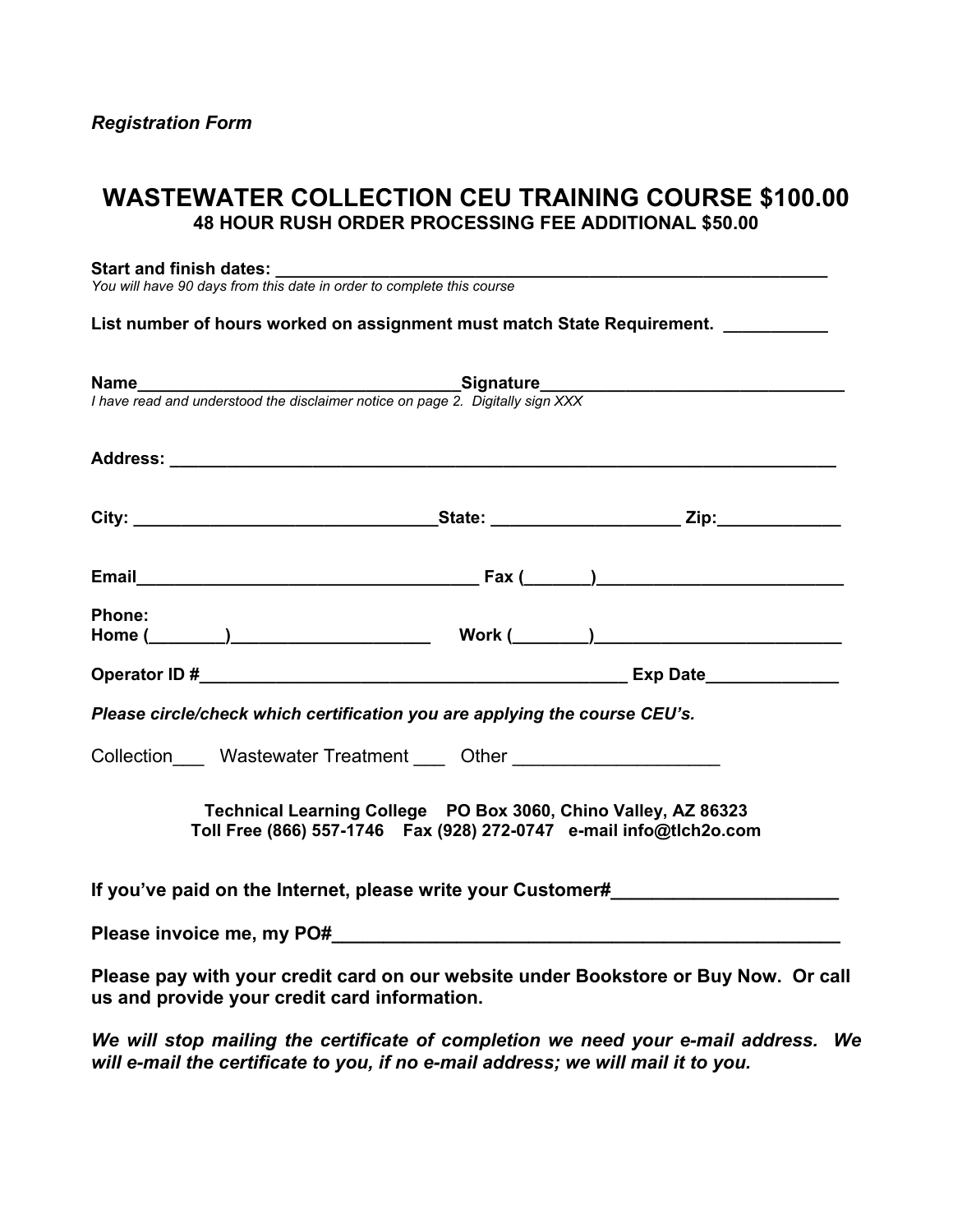#### **DISCLAIMER NOTICE**

I understand that it is my responsibility to ensure that this CEU course is either approved or accepted in my State for CEU credit. I understand State laws and rules change on a frequent basis and I believe this course is currently accepted in my State for CEU or contact hour credit, if it is not, I will not hold Technical Learning College responsible.

I fully understand that this type of study program deals with dangerous, changing conditions and various laws and that I will not hold Technical Learning College, Technical Learning Consultants, Inc. (TLC) liable in any fashion for any errors, omissions, advice, suggestions or neglect contained in this CEU education training course or for any violation or injury, death, neglect, damage or loss of your license or certification caused in any fashion by this CEU education training or course material suggestion or error or my lack of submitting paperwork. It is my responsibility to call or contact TLC if I need help or assistance and double-check to ensure my registration page and assignment has been received and graded. It is my responsibility to ensure all information is correct and to abide with all rules and regulations.

**Professional Engineers**; Most states will accept our courses for credit but we do not officially list the States or Agencies. Please check your State for approval.

# *<http://www.abctlc.com/downloads/PDF/CEU%20State%20Approvals.pdf>*

*You can obtain a printed version of the course manual from TLC for an additional \$169.95 plus shipping charges.* 

# **AFFIDAVIT OF EXAM COMPLETION**

I affirm that I personally completed the entire text of the course. I also affirm that I completed the exam without assistance from any outside source. I understand that it is my responsibility to file or maintain my certificate of completion as required by the state or by the designation organization.

#### **Grading Information**

In order to maintain the integrity of our courses we do not distribute test scores, percentages or questions missed. Our exams are based upon pass/fail criteria with the benchmark for successful completion set at 70%. Once you pass the exam, your record will reflect a successful completion and a certificate will be issued to you.

For security purposes, please fax or e-mail a copy of your driver's license and always call us to confirm we've received your assignment and to confirm your identity.

#### **Do not solely depend on TLC's Approval list for it may be outdated.**

# **Some States and many employers require the final exam to be proctored.**

<http://www.abctlc.com/downloads/PDF/PROCTORFORM.pdf>

#### **All downloads are electronically tracked and monitored for security purposes.**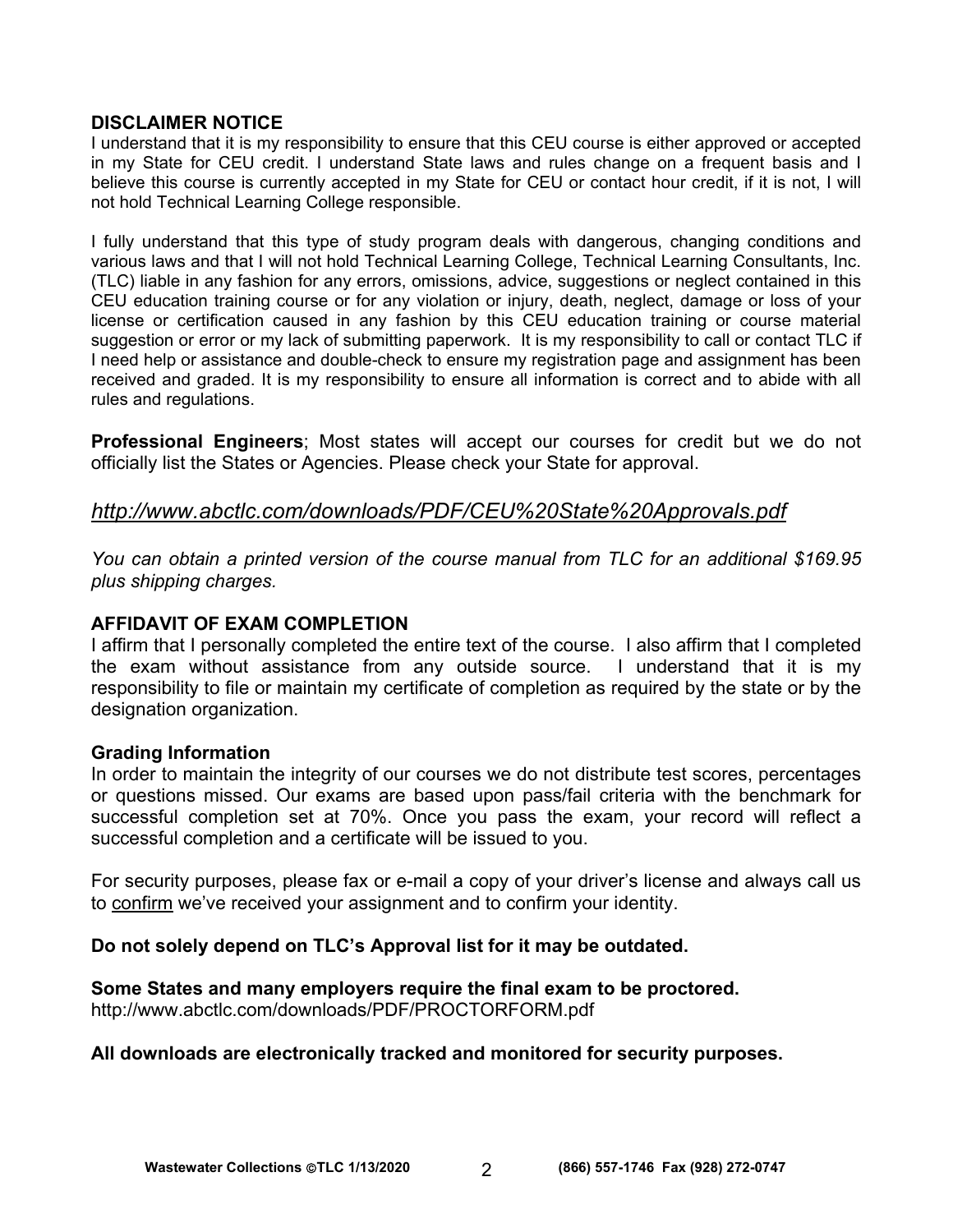# **For Texas Wastewater Licensed Operators**

# **Wastewater/Collections Rule Changes (Texas Only)**

# **Rule Changes and Updates for Domestic Wastewater Systems**

On Nov. 4, 2014, TCEQ commissioners adopted revisions to 30 Texas Administrative Code (TAC), Chapter 217, Design Criteria for Domestic Wastewater Systems, and "re-adopted" previously repealed rules in 30 TAC, Chapter 317, Design Criteria Prior to 2008.

# *Some of the changes to Chapter 217 include:*

- Adding new definitions and clarifying existing definitions;
- Adding design criteria and approval requirements for rehabilitation of existing infrastructure;
- Adding design criteria for new technologies, including cloth filters and air lift pumps;
- Making changes to reflect modern practices, standards and trends;
- Modifying rule language to improve readability and enforceability; and
- Modifying the design organic loadings and flows for a new wastewater treatment facility.

# **SUBCHAPTER A: ADMINISTRATIVE REQUIREMENTS §§217.1 - 217.18**

Effective December 4, 2015 §217.1. Applicability. (a) Applicability. (1) This chapter applies to the design, operation, and maintenance of: (A) domestic wastewater treatment facilities that are constructed with plans and specifications received and approved by the executive director after the effective date of the amendments to this chapter; (B) treatment units that are altered, constructed, or re-rated with plans and specifications received and approved by the executive director after the effective date of the amendments to this chapter; (C) collection systems that are constructed with plans and specifications received and approved by the executive director after the effective date of the amendments to this chapter; (D) collection system units that are altered, constructed, or re-rated with plans and specifications received and approved by the executive director after the effective date of the amendments to this chapter; (E) existing domestic wastewater treatment facilities that do not have a current Texas Pollutant Discharge Elimination System permit or a Texas Land Application Permit and are required to have an active wastewater permit; (F) existing wastewater treatment facilities and collection systems that never received approval for plans and specifications from the executive director; and (G) collection system rehabilitation projects covered in §217.56(c) and §217.69 of this title (relating to Trenchless Pipe Installation; and Maintenance, Inspection, and Rehabilitation of the Collection System). (2) Domestic wastewater treatment facilities, treatment units, collection systems, and collection system units with plans and specifications approved by the executive director that were received on or after August 28, 2008 and before the effective date of this chapter must comply with the rules in this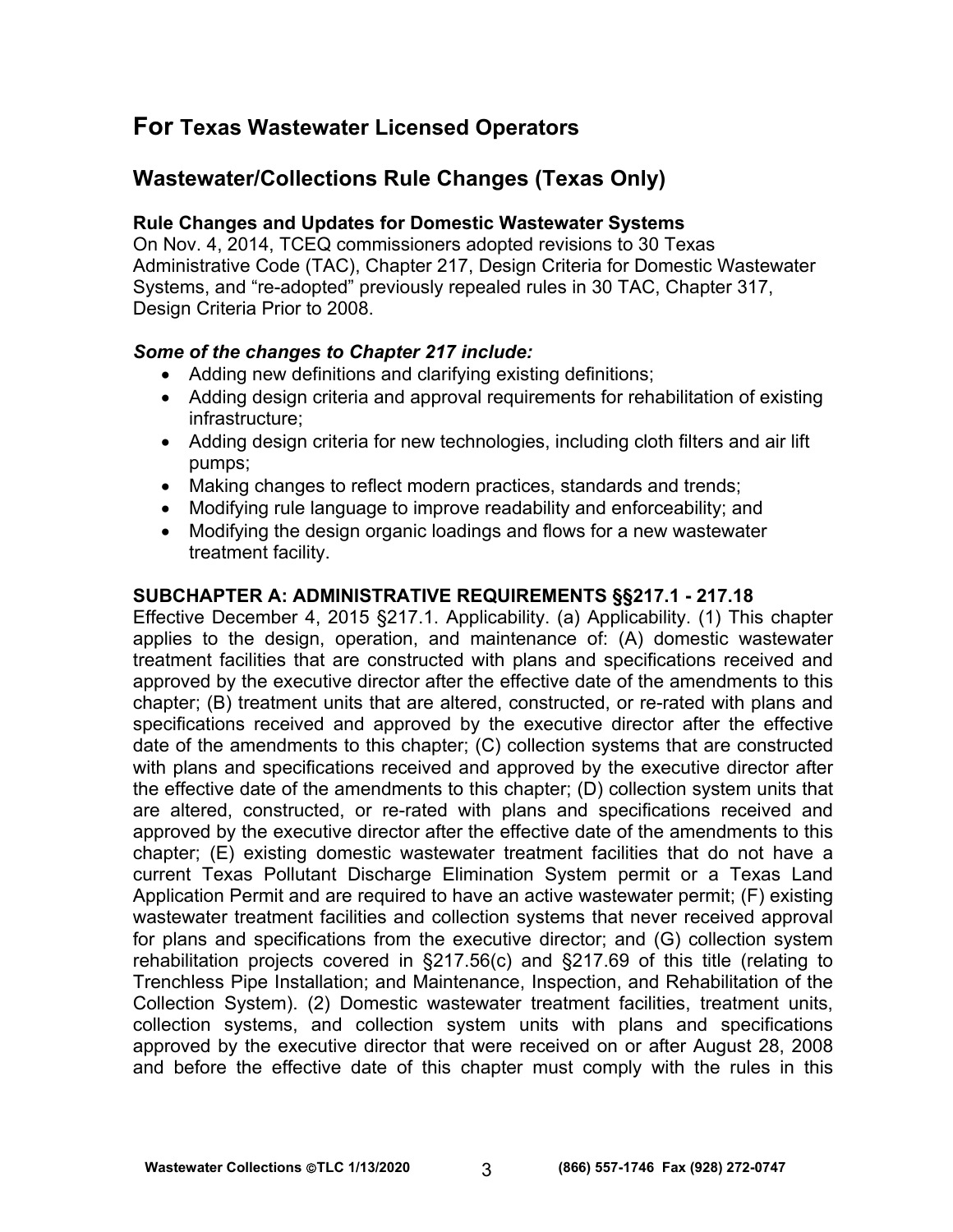chapter, as they existed immediately before the effective date of the amendments to this chapter.

The rules in Texas Commission on Environmental Quality Page 2 Chapter 217 - Design Criteria for Domestic Wastewater Systems effect immediately before the effective date of the amendments to this chapter are continued in effect for that purpose. (3) This chapter does not apply to: (A) the design, installation, operation, or maintenance of domestic wastewater treatment facilities, treatment units, collection systems, or collection system units with plans and specifications that were approved by the executive director on or before August 27, 2008, which are governed by Chapter 317 of this title (relating to Design Criteria Prior to 2008) or design criteria that preceded Chapter 317 of this title; and (B) systems regulated by Chapter 285 of this title (relating to On-Site Sewage Facilities); or collection systems or wastewater treatment facilities that collect, transport, treat, or dispose of wastewater that does not have the characteristics of domestic wastewater, although the wastewater may contain domestic wastewater.

(b) The executive director may grant variances from new requirements added by the amendments of this chapter to a person who proposes to construct, alter, or re-rate a collection system or wastewater treatment facility if the plans and specifications for the project are submitted within 180 days after the date the amendments to this chapter are effective, provided the plans and specifications comply with the rules in effect immediately prior to the amendment. Adopted November 4, 2015 Effective December 4, 2015

**The link to the rules is available on the TCEQ website at <https://www.tceq.texas.gov/rules/indxpdf.html>**

 $\mathcal{L}_\text{max}$  , and the contract of the contract of the contract of the contract of the contract of the contract of the contract of the contract of the contract of the contract of the contract of the contract of the contr

\_\_\_\_\_\_\_\_\_\_\_\_\_\_\_\_\_\_\_\_\_\_\_\_\_\_\_\_\_\_\_\_\_\_\_\_\_\_\_\_\_\_\_\_\_\_\_\_\_\_\_\_\_

# *For Texas Students Only….*

Please sign and date this notice

Printed Name

Signature **Date**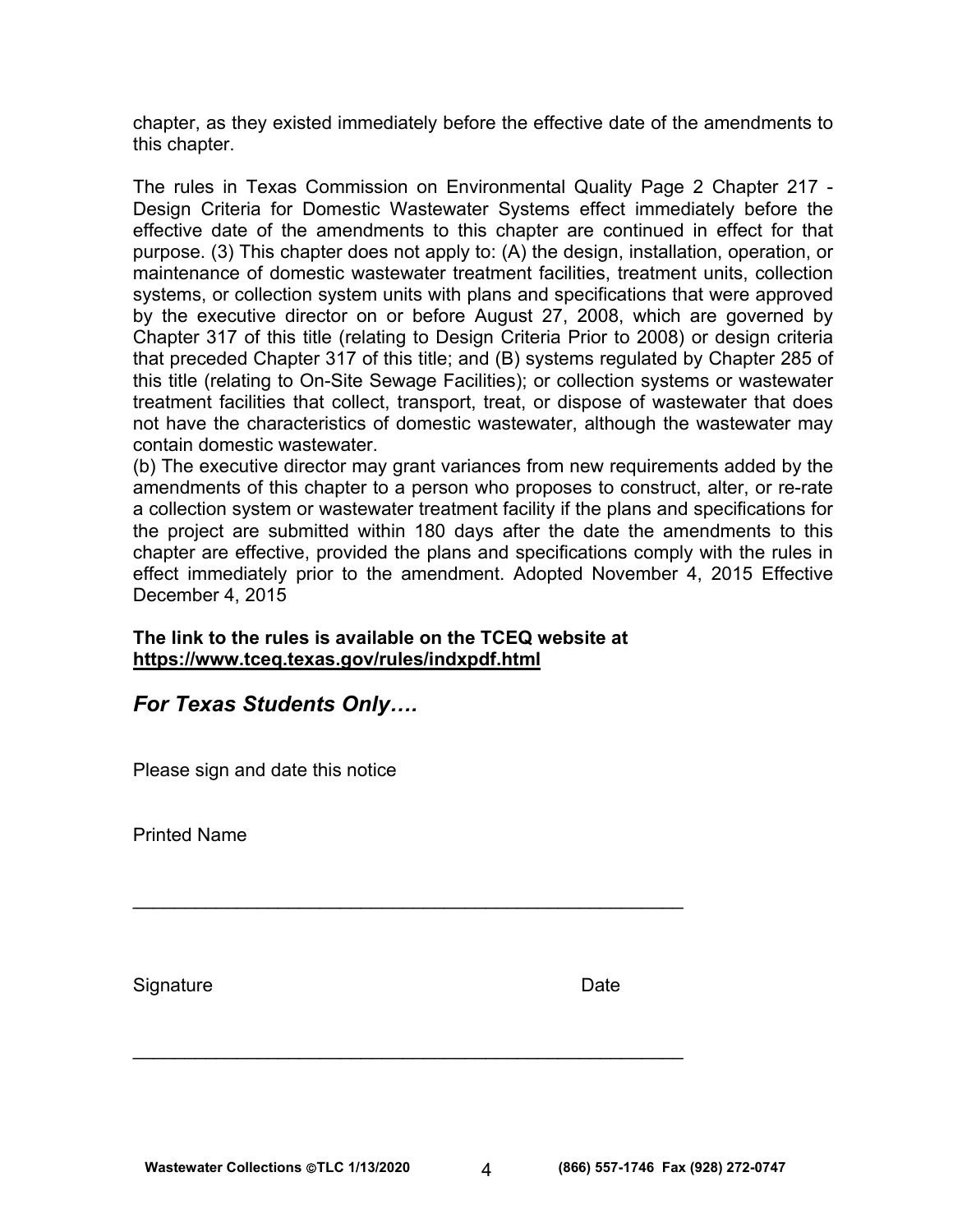# **Texas Students Only Acknowledgement of Notice of Potential Ineligibility for License**

*You are required to sign and return to TLC or your credit will not be reported.* 

 $\mathcal{L}_\text{max}$  , and the contract of the contract of the contract of the contract of the contract of the contract of the contract of the contract of the contract of the contract of the contract of the contract of the contr

 $\mathcal{L}_\text{max}$  , and the contract of the contract of the contract of the contract of the contract of the contract of the contract of the contract of the contract of the contract of the contract of the contract of the contr

 $\mathcal{L}_\text{max}$  , and the contract of the contract of the contract of the contract of the contract of the contract of the contract of the contract of the contract of the contract of the contract of the contract of the contr

Name:

Date of Birth:

Email Address:

By signing this form, I acknowledge that Technical Learning College notified me of the following:

• the potential ineligibility of an individual who has been convicted of an offense to be issued an occupational license by the Texas Commission on Environmental Quality (TCEQ) upon completion of the educational program;

• the current TCEQ Criminal Conviction Guidelines for Occupational Licensing, which describes the process by which the TCEQ's Executive Director determines whether a criminal conviction:

• renders a prospective applicant an unsuitable candidate for an occupational license;

- warrants the denial of a renewal application for an existing license; or
- warrants revocation or suspension of a license previously granted.
- the right to request a criminal history evaluation from the TCEQ under Texas Occupations Code Section 53.102; and

• that the TCEQ may consider an individual to have been convicted of an offense for the purpose of denying, suspending or revoking a license under circumstances described in Title 30 Texas Administrative Code Section 30.33.

| <b>Enrollee Signature:</b> | Date: |
|----------------------------|-------|
|                            |       |

Name of Training Provider/Organization: Technical Learning College

Contact Person: Melissa Durbin Role/Title: Dean

 $\frac{1}{2}$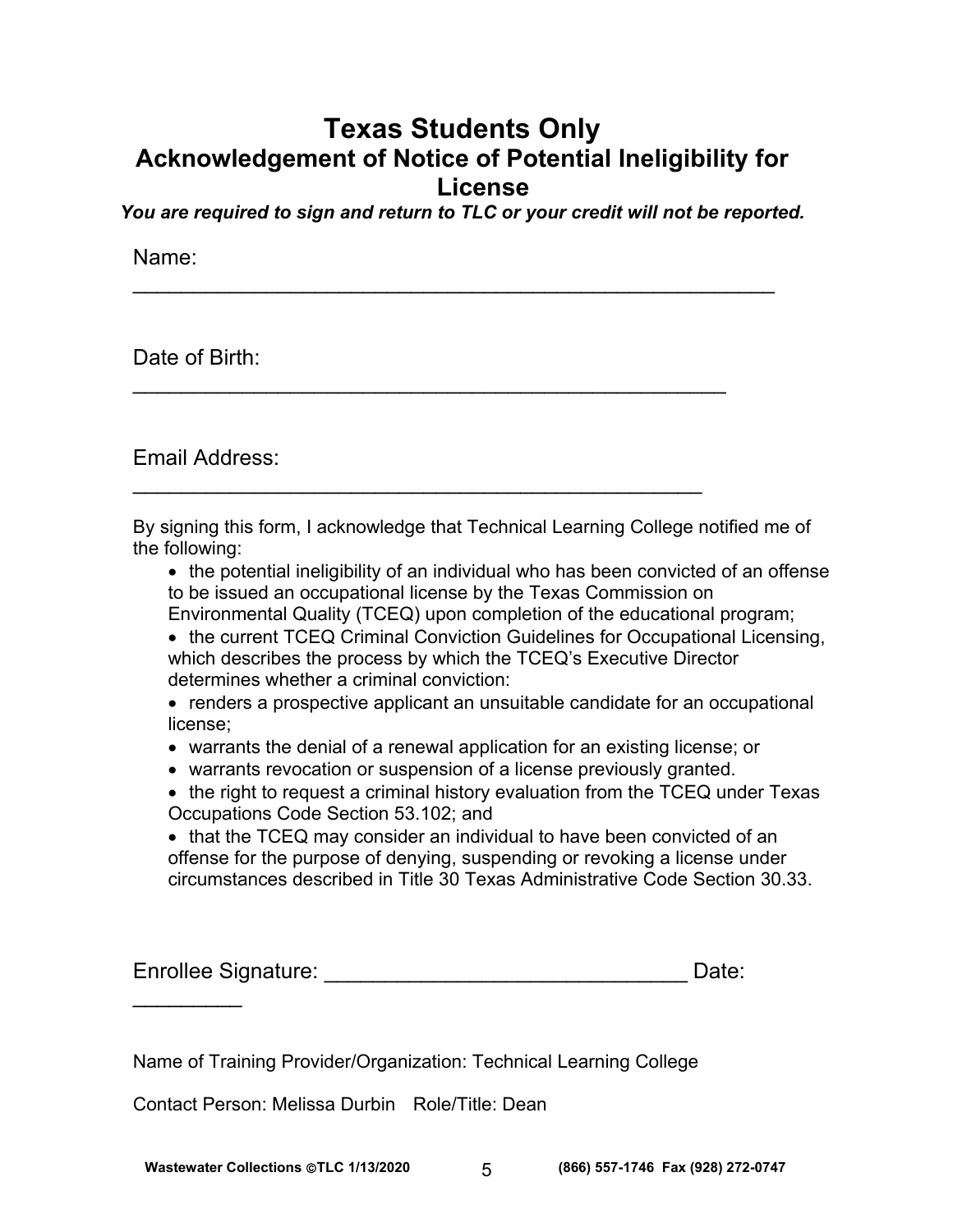# **CERTIFICATION OF COURSE PROCTOR**

Technical Learning College requires that our students who takes a correspondence or home study program course must pass a proctored course reading, quiz and final examination. The proctor must complete and provide to the school a certification form approved by the commission for each examination administered by the proctor.

**Instructions**. When a student completes the course work, fill out the blanks in this section and provide the form to the proctor with the examination.

Name of Course: <u>shipped and the state of the state of the state of the state of the state of the state of the state of the state of the state of the state of the state of the state of the state of the state of the state o</u>

Name of Licensee: **Name of Licensee:** 

**Instructions to Proctor**. After an examination is administered, complete and return this certification and examination to the school in a sealed exam packet or in pdf format.

I certify that:

- 1. I am a disinterested third party in the administration of this examination. I am not related by blood, marriage or any other relationship to the licensee which would influence me from properly administering the examination.
- 2. The licensee showed me positive photo identification prior to completing the examination.
- 3. The enclosed examination was administered under my supervision on \_\_\_\_ The licensee received no assistance and had no access to books, notes or reference material.
- 4. I have not permitted the examination to be compromised, copied, or recorded in any way or by any method.
- 5. Provide an estimate of the amount of time the student took to complete the assignment.

Time to complete the entire course and final exam.  $\Box$ 

Notation of any problem or concerns:

Name and Telephone of Proctor (please print):

Signature of Proctor

 $\overline{a}$ 

 $\overline{a}$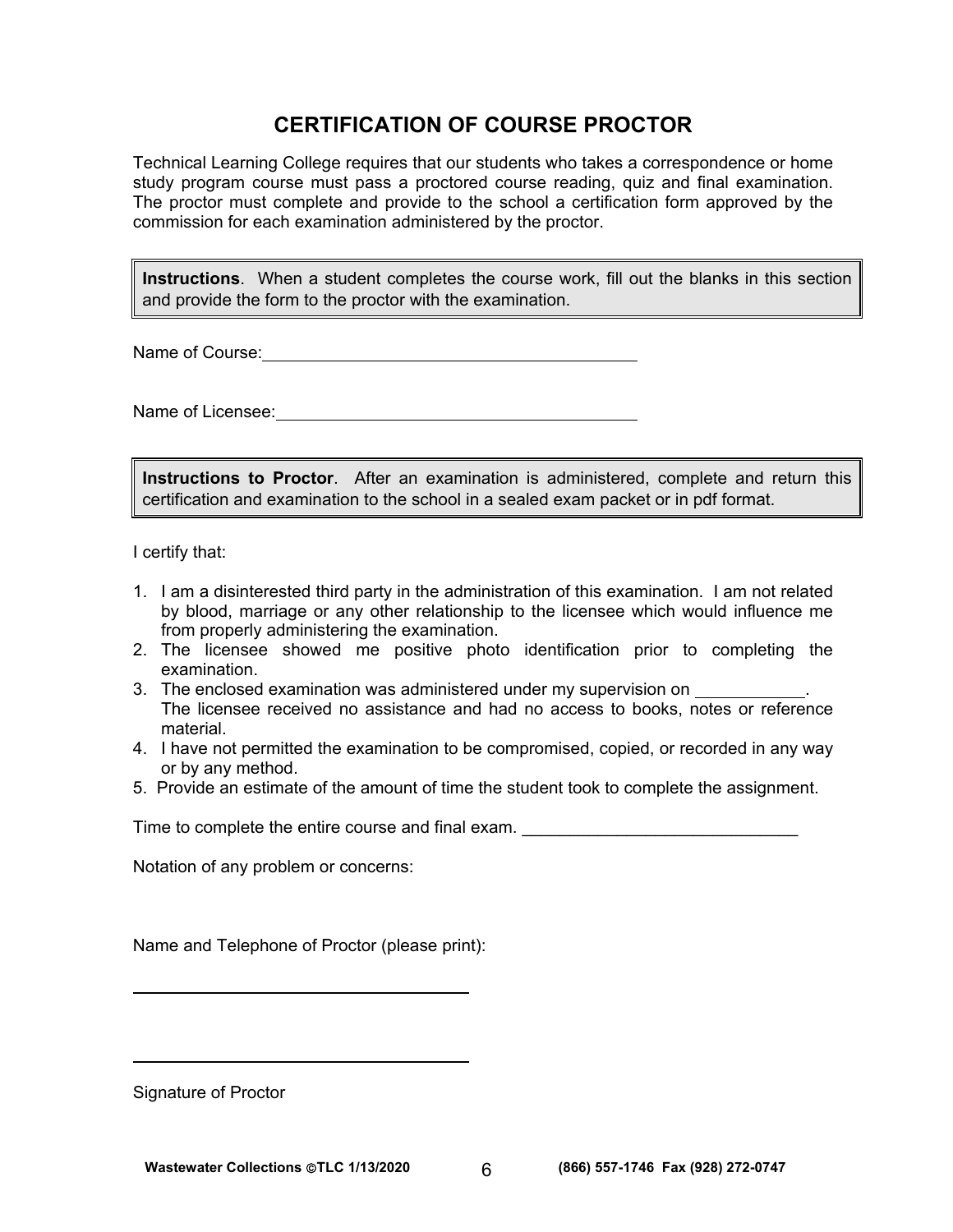**Wastewater Collections Answer Key** 

Name **Name Phone Phone** 

*Did you check with your State agency to ensure this course is accepted for credit? No refunds.* 

*Method of Course acceptance confirmation. Please fill this section* 

Website Telephone Call Email Spoke to

Did you receive the approval number, if applicable?

What is the course approval number, if applicable? \_\_\_\_\_\_\_\_\_\_\_\_\_\_\_\_\_\_\_\_\_\_\_\_\_\_\_\_\_

*You are responsible to ensure that TLC receives the Assignment and Registration Key. Please call us to ensure that we received it.* 

#### *Please circle, underline, bold or X only one correct answer*

Please Circle, Bold, Underline or X, one answer per question. A **felt tipped pen** works best.

| 1. ABCD     | 18. A B C D | 35. A B C D | 52. A B C D |
|-------------|-------------|-------------|-------------|
| 2. ABCD     | 19. A B C D | 36. A B C D | 53. A B C D |
| 3. ABCD     | 20. A B C D | 37. A B C D | 54. A B C D |
| 4. ABCD     | 21. A B C D | 38. A B C D | 55. A B C D |
| 5. A B C D  | 22. A B C D | 39. A B C D | 56. A B C D |
| 6. ABCD     | 23. A B C D | 40. A B C D | 57. A B C D |
| 7. ABCD     | 24. A B C D | 41. A B C D | 58. A B C D |
| 8. ABCD     | 25. A B C D | 42. A B C D | 59. A B C D |
| 9. ABCD     | 26. A B C D | 43. A B C D | 60. A B C D |
| 10. A B C D | 27. A B C D | 44. A B C D | 61. A B C D |
| 11. A B C D | 28. A B C D | 45. A B C D | 62. A B C D |
| 12. A B C D | 29. A B C D | 46. A B     | 63. A B C D |
| 13. A B C D | 30. A B C D | 47. A B     | 64. A B C D |
| 14. A B C D | 31. A B C D | 48. A B     | 65. A B C D |
| 15. A B C D | 32. A B C D | 49. A B     | 66. A B C D |
| 16. A B C D | 33. A B C D | 50. A B     | 67. A B C D |
| 17. A B C D | 34. A B C D | 51. A B     | 68. A B C D |
|             |             |             |             |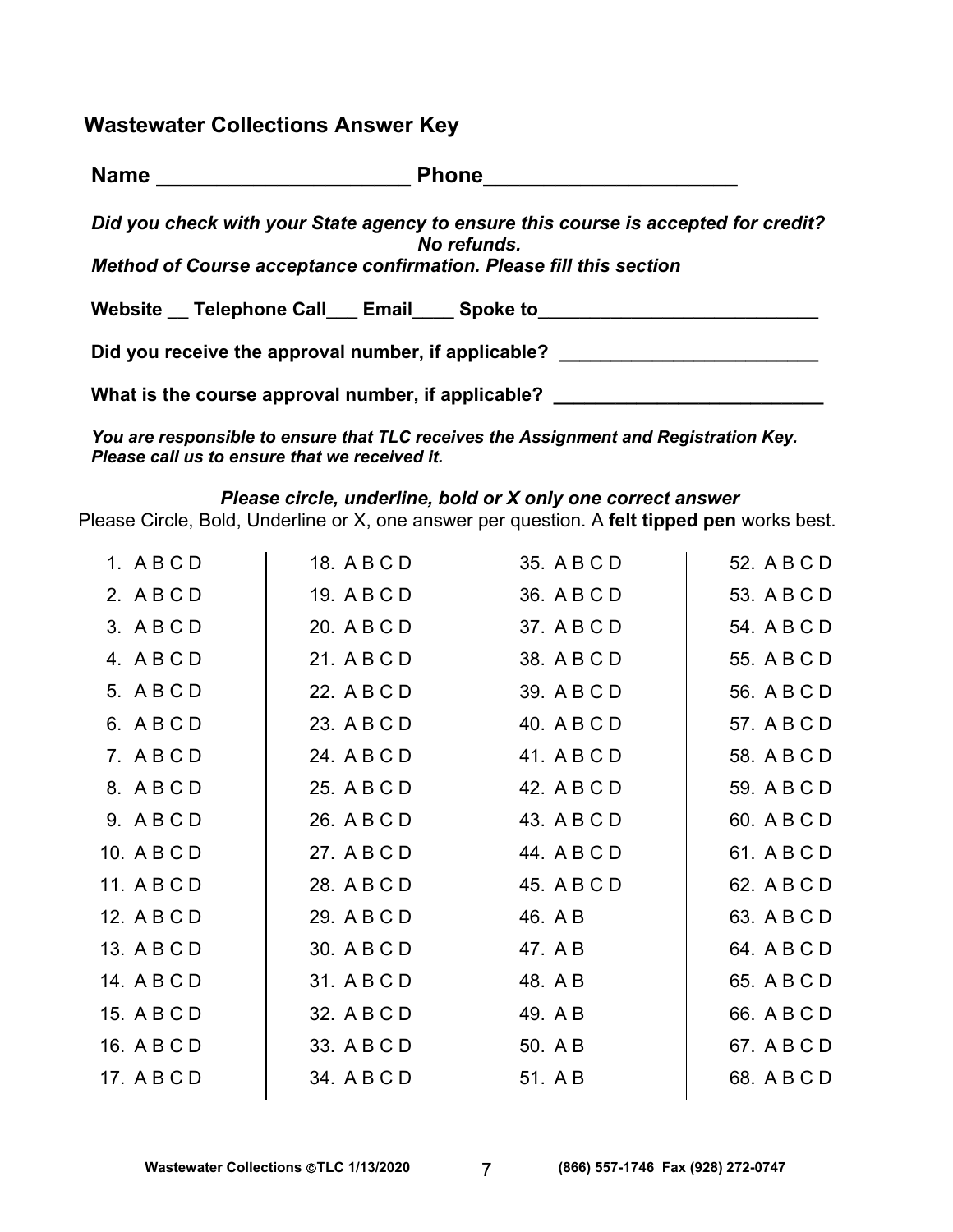|         | 69. A B C D  | 102. A B     | 135. A B C D | 168. A B C D |
|---------|--------------|--------------|--------------|--------------|
|         | 70. A B C D  | 103. A B     | 136. A B C D | 169. A B C D |
|         | 71. A B C D  | 104. A B     | 137. A B C D | 170. A B C D |
|         | 72. A B C D  | 105. A B     | 138. A B C D | 171. A B C D |
|         | 73. A B C D  | 106. A B     | 139. A B C D | 172. A B C D |
|         | 74. A B C D  | 107. AB      | 140. ABCD    | 173. ABCD    |
|         | 75. A B C D  | 108. A B C D | 141. ABCD    | 174. A B C D |
|         | 76. A B C D  | 109. A B C D | 142. A B C D | 175. A B C D |
|         | 77. A B C D  | 110. A B C D | 143. ABCD    | 176. A B C D |
|         | 78. A B C D  | 111. ABCD    | 144. ABCD    | 177. A B C D |
|         | 79. A B C D  | 112. ABCD    | 145. A B C D | 178. ABCD    |
|         | 80. A B C D  | 113. A B C D | 146. A B C D | 179. A B C D |
|         | 81. A B C D  | 114. ABCD    | 147. A B C D | 180. A B C D |
|         | 82. A B C D  | 115. ABCD    | 148. A B C D | 181. A B C D |
|         | 83. A B C D  | 116. A B C D | 149. A B C D | 182. A B C D |
|         | 84. A B C D  | 117. ABCD    | 150. A B C D | 183. A B C D |
|         | 85. A B C D  | 118. ABCD    | 151. ABCD    | 184. A B C D |
|         | 86. A B C D  | 119. ABCD    | 152. A B C D | 185. A B C D |
|         | 87. A B C D  | 120. A B C D | 153. A B C D | 186. A B C D |
|         | 88. A B C D  | 121. A B C D | 154. A B C D | 187. A B C D |
|         | 89. A B C D  | 122. A B C D | 155. A B C D | 188. ABCD    |
|         | 90. A B C D  | 123. A B C D | 156. A B C D | 189. ABCD    |
|         | 91. A B C D  | 124. A B C D | 157. A B C D | 190. A B C D |
|         | 92. A B C D  | 125. A B C D | 158. A B C D | 191. ABCD    |
|         | 93. A B C D  | 126. A B C D | 159. ABCD    | 192. ABCD    |
|         | 94. A B C D  | 127. A B C D | 160. A B C D | 193. A B C D |
|         | 95. A B C D  | 128. A B C D | 161. ABCD    | 194. ABCD    |
|         | 96. A B C D  | 129. A B C D | 162. A B C D | 195. A B C D |
|         | 97. A B C D  | 130. ABCD    | 163. A B C D | 196. A B C D |
|         | 98. A B C D  | 131. ABCD    | 164. A B C D | 197. A B C D |
|         | 99. A B C D  | 132. A B C D | 165. A B C D | 198. A B C D |
|         | 100. A B C D | 133. A B C D | 166. A B     | 199. A B C D |
| 101. AB |              | 134. ABCD    | 167. A B C D | 200. A B C D |
|         |              |              |              |              |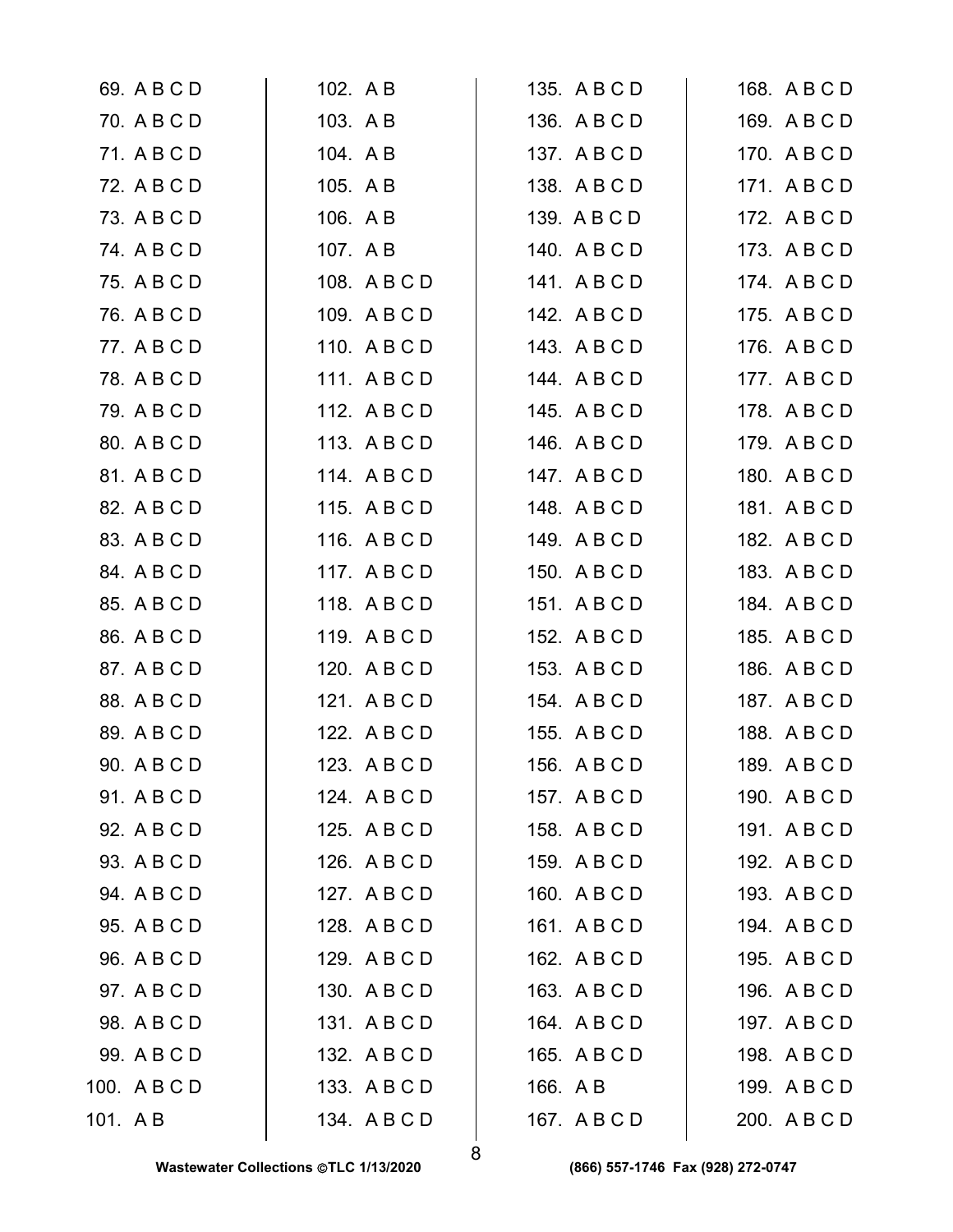*I* understand that *I* am 100 percent responsible to ensure that TLC receives the Assignment *and Registration Key. I understand that TLC has a zero tolerance towards not following their*  rules, cheating or hostility towards staff or instructors. I need to complete the entire *assignment for credit. There is no credit for partial assignment completion. My exam was proctored.* 

*I* will contact TLC if I do not hear back from them within 2 days of assignment submission. I will *forfeit my purchase costs and will not receive credit or a refund if I do not abide with TLC's rules.* 

**Please Sign that you understand and will abide with TLC's Rules.** 

**\_\_\_\_\_\_\_\_\_\_\_\_\_\_\_\_\_\_\_\_\_\_\_\_\_\_\_\_\_\_\_\_\_\_\_\_\_\_\_\_\_\_\_\_\_\_\_\_\_\_\_\_\_\_ Signature** 

*Please write down any questions you were not able to find the answers or that have errors.*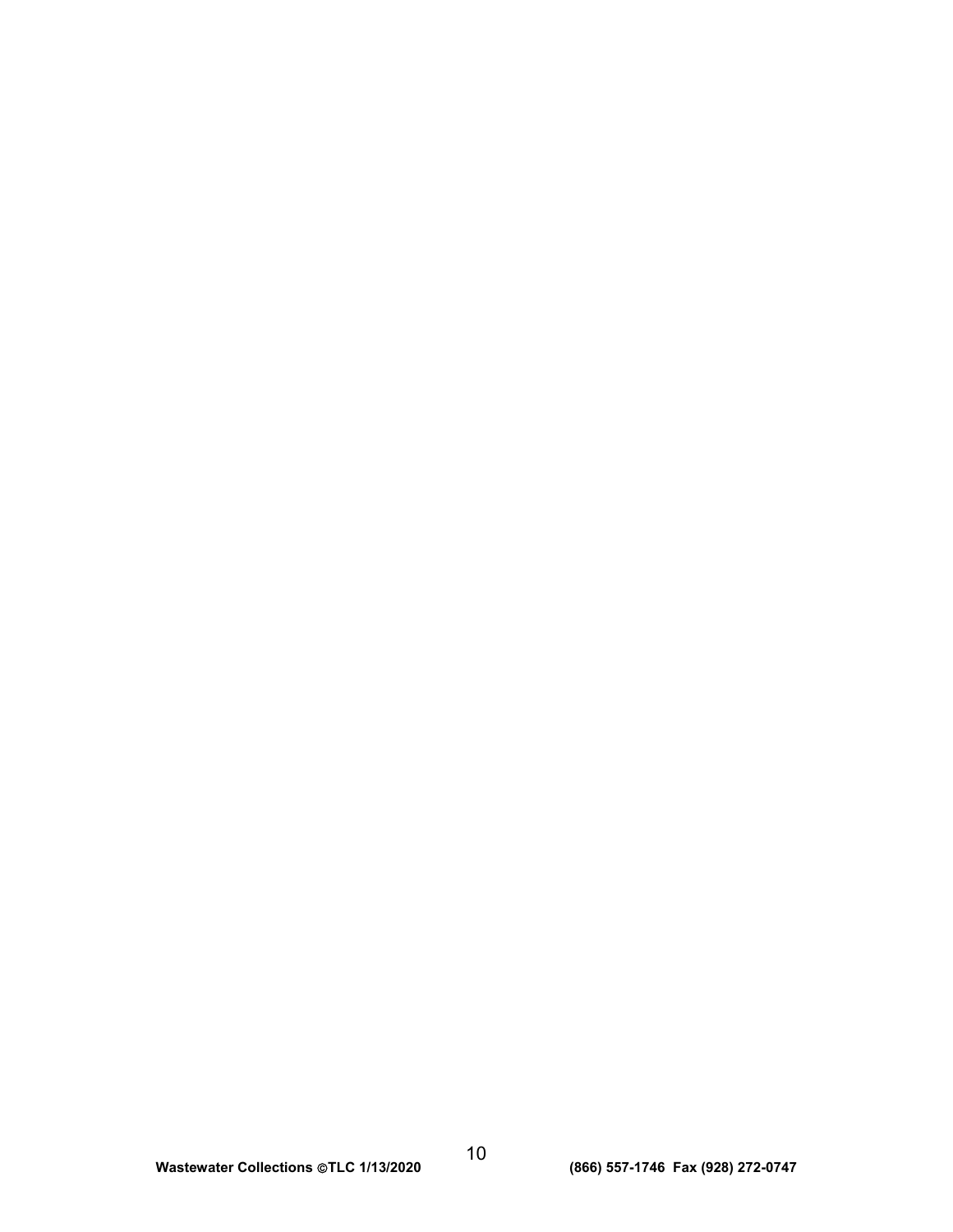*Please e-mail or fax this survey along with your final exam* 

# **WASTEWATER COLLECTIONS CEU TRAINING COURSE**  *CUSTOMER SERVICE RESPONSE CARD*

| E-MAIL PHONE PHONE PHONE                                                                                            |  |  |  |  |  |  |  |
|---------------------------------------------------------------------------------------------------------------------|--|--|--|--|--|--|--|
| PLEASE COMPLETE THIS FORM BY CIRCLING THE NUMBER OF THE APPROPRIATE ANSWER IN THE AREA<br>BELOW.                    |  |  |  |  |  |  |  |
| Please rate the difficulty of your course.<br>Very Easy 0 1 2 3 4 5 Very Difficult                                  |  |  |  |  |  |  |  |
| Please rate the difficulty of the testing process.<br>Very Easy 0 1 2 3 4 5 Very Difficult                          |  |  |  |  |  |  |  |
| Please rate the subject matter on the exam to your actual field or work.<br>Very Similar 0 1 2 3 4 5 Very Different |  |  |  |  |  |  |  |
|                                                                                                                     |  |  |  |  |  |  |  |
|                                                                                                                     |  |  |  |  |  |  |  |
|                                                                                                                     |  |  |  |  |  |  |  |
| How about the price of the course?                                                                                  |  |  |  |  |  |  |  |
| Poor________ Fair _____ Average _____ Good_____ Great______                                                         |  |  |  |  |  |  |  |
| How was your customer service?                                                                                      |  |  |  |  |  |  |  |
| Poor Fair Average Good Great                                                                                        |  |  |  |  |  |  |  |
| Any other concerns or comments.                                                                                     |  |  |  |  |  |  |  |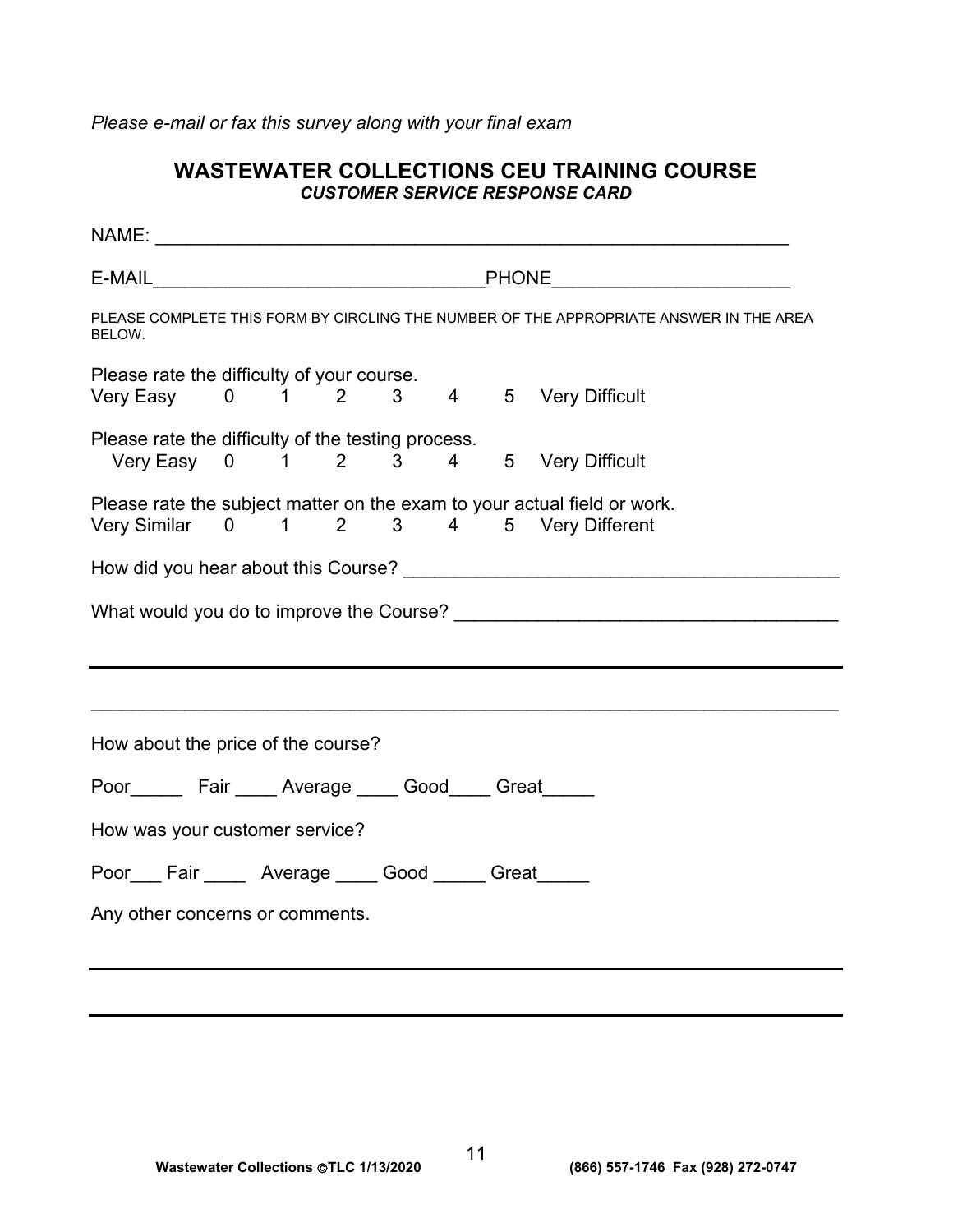*This course contains general EPA's CWA federal rule requirements. Please be aware that each state implements wastewater/safety/environmental /building regulations that may be more stringent than EPA's regulations. Check with your state environmental/health agency for more information. These rules change frequently and are often difficult to interpret and follow. Be careful to not be in non-compliance and do not follow this course for proper compliance.* 

# **When Finished with Your Assignment...**

# **REQUIRED DOCUMENTS**

Please scan the **Registration Page, Answer Key, Proctoring report, Survey and Driver's License** and email these documents to [info@TLCH2O.com.](mailto:info@TLCH2O.com) 

# **IPhone Scanning Instructions**

If you are unable to scan, take a photo of these documents with your **iPhone** and send these photos to TLC, info@TLCH2O.com.

# **FAX**

If you are unable to scan and email, please fax these documents to TLC, if you fax, call to confirm that we received your paperwork. **(928) 468-0675** 

# **Rush Grading Service**

If you need this assignment graded and the results mailed to you within a 48-hour period, prepare to pay an additional rush service handling fee of \$50.00. This fee may not cover postage costs. If you need this service, simply write RUSH on the top of your Registration Form. We will place you in the front of the grading and processing line. *Thank you…*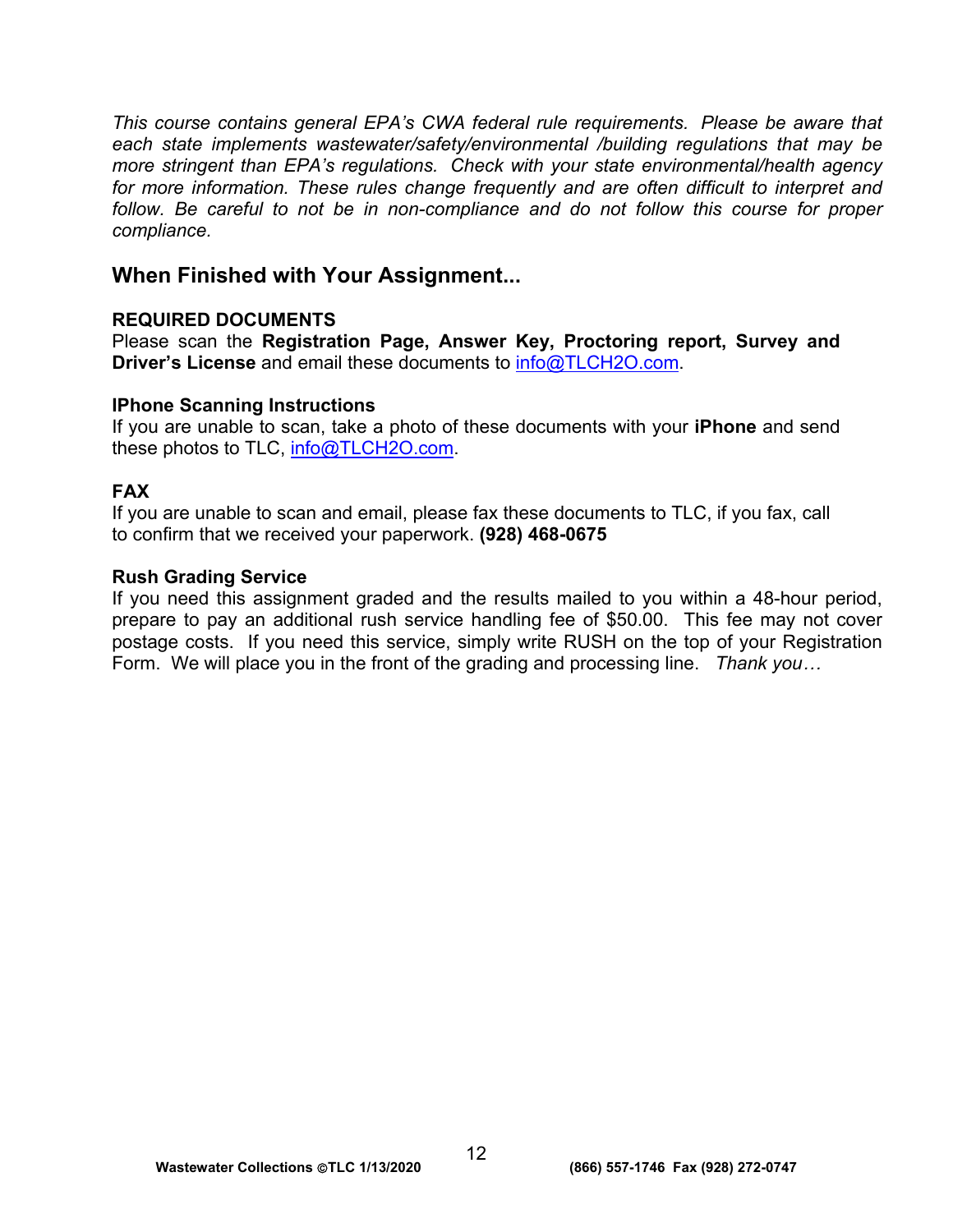# **Wastewater Collection CEU Training Assignment**

You will have 90 days from the start of this assignment to finish it. Only one answer per question. Please utilize the Answer Key. Please e-mail your completed answer key and registration form to TLC.

You are expected to circle or mark the correct answer on the enclosed answer key. Please include your name and address on your exam. The answer key is in the front. There are no intentional trick questions. (s) means the answer may be plural or singular in nature.

You can e-mail or fax your Answer Key along with the Registration Form to TLC.

# *Please write down any questions you were not able to find the answers or that have errors.*

# **Collection Rules and Regulation Section**

# **Clean Water Act (Rule) Summary**

### **What are Sanitary Sewer Overflows?**

- 1. Sanitary Sewer Overflows (SSOs) are discharges of raw sewage from?
- A. Deteriorating Sewer Systems C. Municipal sanitary sewer systems
- B. Pipe Failure(s) **D.** None of the above
- 

# **Why do Sewers Overflow?**

2. Which of the following occasionally occur in almost every sewer system, even though systems are intended to collect and contain all the sewage?

- A. SSOs **C. Poor sewer collection system management**
- B. Undersized Systems D. None of the above

# **Problems that Can Cause Chronic SSOs Include:**

3. Which of the following is too much rainfall or snowmelt infiltrating through the ground into leaky sanitary sewers?

- A. Infiltration and Inflow (I&I) C. Sanitary Sewer Overflows or (SSOs)<br>B. Destructive compounds D. None of the above B. Destructive compounds
	-

#### **Why are SSOs a Problem?**

4. Many municipalities have asked for national consistency in the way permits are considered for wastewater discharges, including \_\_\_\_\_\_\_\_\_\_\_\_\_\_\_\_\_\_, and in enforcement of the law prohibiting unpermitted discharges.

- A. Deteriorating Sewer System C. Badly connected sewer service lines
- 
- B. SSOs D. None of the above

#### **Combined Sewer Overflows**

- 5. Which of the following are sewers that are designed to collect rainwater runoff, domestic sewage, and industrial wastewater in the same pipe?
- A. Combined sewer systems **C. Centralized sewer systems**
- B. Decentralized sewer systems D. None of the above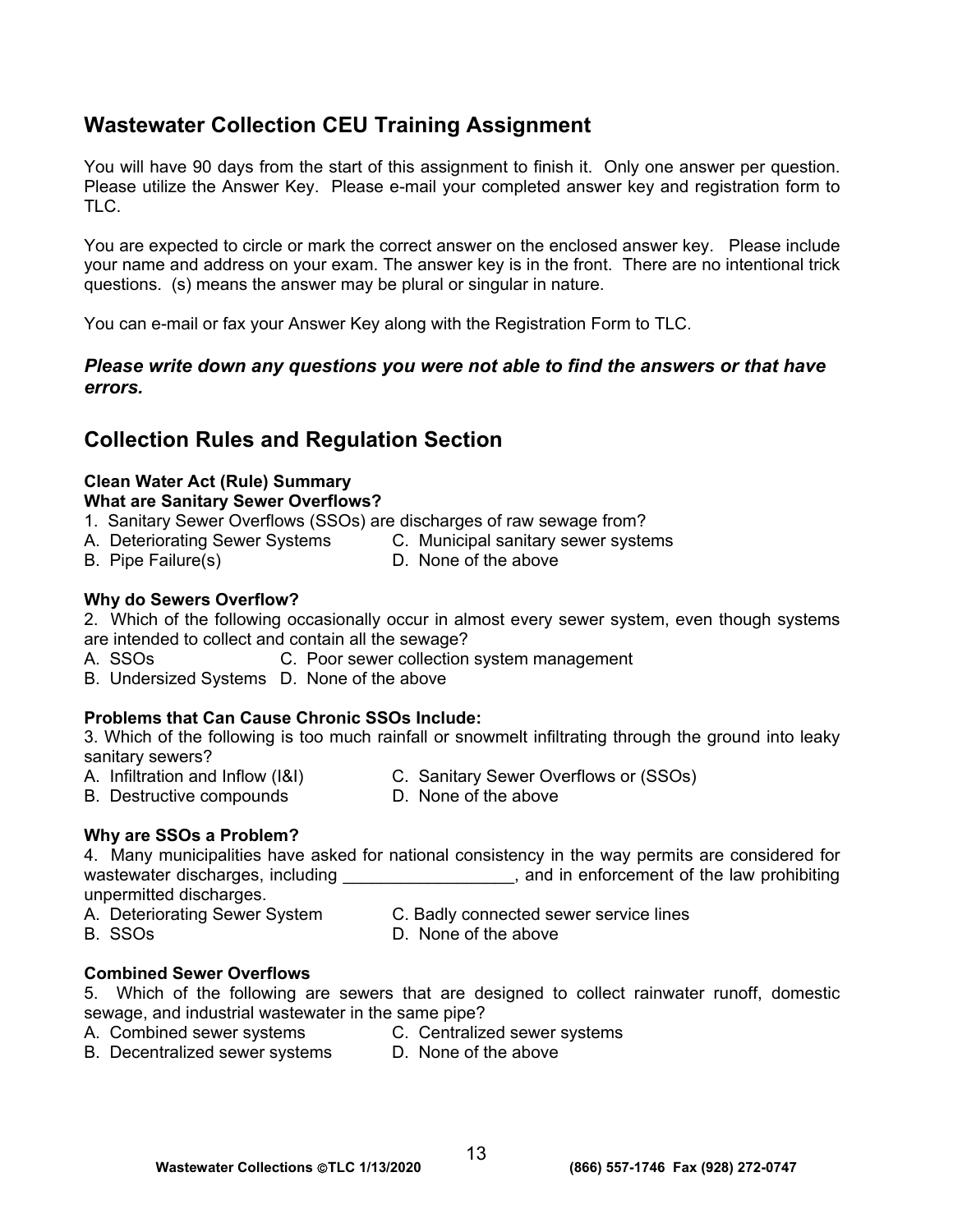6. A SSO is a release of untreated wastewater before the flow reaches a treatment plant. SSOs pose a significant threat to public health and?

- A. Dissolved organics C. Certain compounds and undesirable solids
- B. Water quality D. None of the above

#### **Treatment Balance and the Effects of Undesirable Solids**

7. Which of the following to operate properly, the operator has to maintain a skillfully balanced mixture of microorganisms which contact and digest the organics in the wastewater, and bacteria then grows on this media to treat the wastewater?

A. Sanitary sewage overflows (SSOs) C. Wastewater treatment plant

B. Decentralized sewer systems D. None of the above

8. The wastewater treatment process leaves extremely clean and reusable water that can be injected back into the ground, sent to ponds or used for?

A. Irrigation C. Clean decantible water

B. Wastewater D. None of the above

#### **Purpose of CMOM Programs**

9. The CMOM approach helps the owner or operator provide a high level of service to customers and reduce \_\_\_\_\_\_\_\_\_\_\_\_\_\_\_\_\_\_\_\_\_\_\_\_\_\_\_\_.

- A. Performance goals **C. Regulatory noncompliance**
- B. Overflows and backups D. None of the above

10. On a periodic basis, utility activities should be reviewed and adjusted to better meet the

A. Performance goals **C. Regulatory noncompliance** 

 $\mathcal{L}_\text{max}$  , where  $\mathcal{L}_\text{max}$ 

B. Overflows and backups D. None of the above

11. Once the GIS is complete, a new goal might be to use the GIS to track emergency calls and use the information to improve

- A. Maintenance planning C. A matter of policy
- B. Performance goals **D.** None of the above

12. CMOM can help utilities optimize use of human and material resources by shifting maintenance activities from "reactive" to "proactive"–often leading to savings through avoided costs due to overtime, reduced emergency construction costs, lower insurance premiums, changes in financial performance goals, and\_\_\_\_\_\_\_\_\_\_\_\_\_\_\_\_\_\_\_\_\_\_\_.

- 
- A. Fewer lawsuits C. Regulatory noncompliance
- B. Overflows and backups D. None of the above

13. In CMOM planning, the owner or operator selects \_\_\_\_\_\_\_\_\_\_\_ targets, and designs CMOM activities to meet the goals.

- A. Maintenance planning C. A matter of policy
- B. Performance goal D. None of the above

14. Information collection and management practices are used to track how the elements of the CMOM program are meeting \_\_\_\_\_\_\_\_\_\_\_\_\_\_\_\_\_\_, and whether overall system efficiency is improving.

- A. Maintenance planning C. A matter of policy
	-
- B. Performance goals **D.** None of the above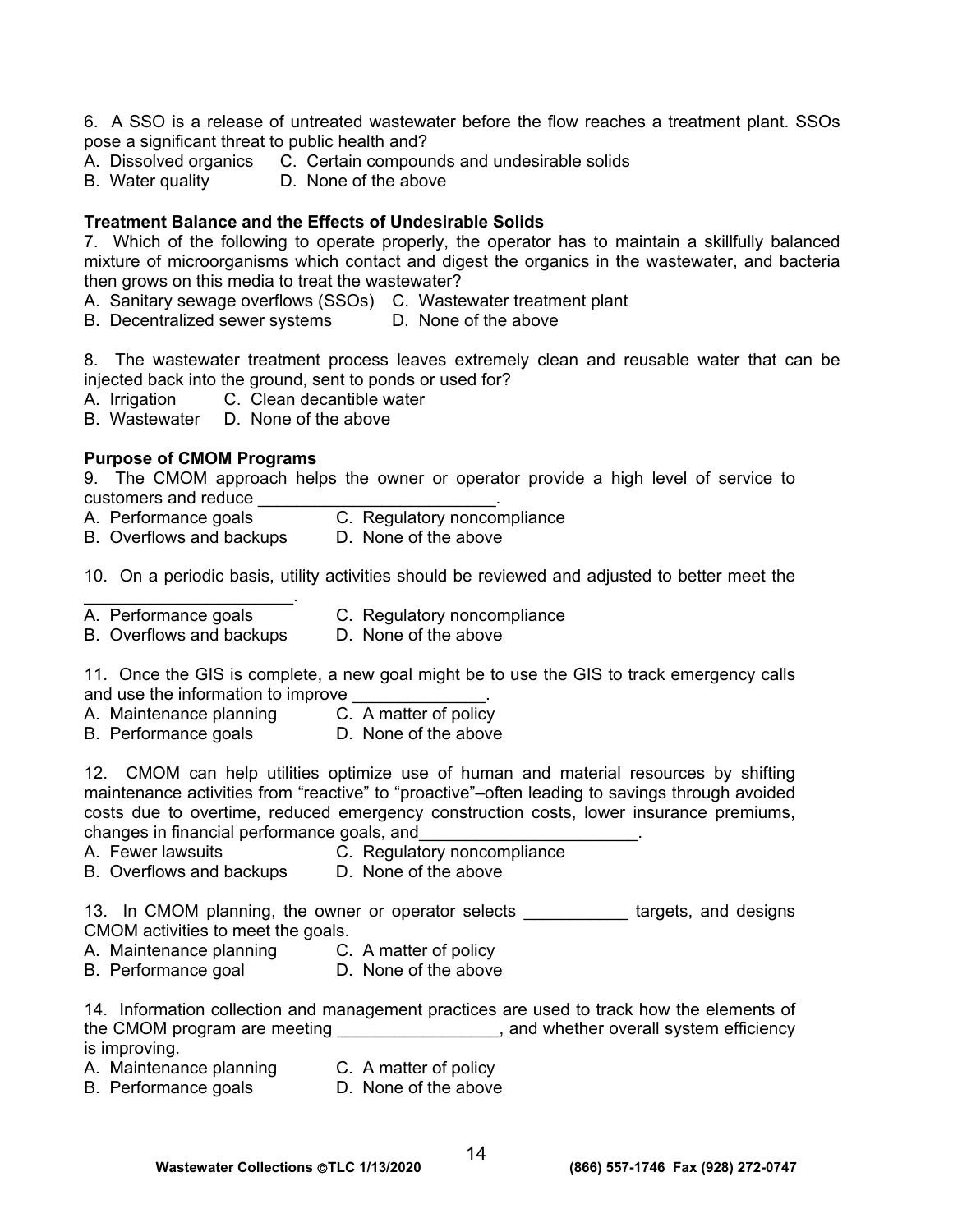15. An important component of a \_\_\_\_\_\_\_\_\_\_\_\_\_\_\_\_\_\_\_\_\_\_is periodically collecting information on current systems and activities to develop a "snapshot-in-time" analysis. From this analysis, the owner or operator evaluates its performance and plans its CMOM program activities.

A. Catastrophic system failure C. Successful CMOM program

B. CMOM program activity D. None of the above

# **The Elements of a Proper CMOM Program**

#### **Purposeful**

16. Which of the following when present and properly maintained, they support customer service and protect system assets, public health, and water quality?

- 
- A. MOM programs C. Publicly Owned Treatment Works (POTW)
- A. MOM programs C. Fublicly Owned its<br>B. Combined sewer systems B. None of the above
	-

# **Goal-Oriented**

17. Which of the following have goals directed toward their individual purposes. Progress toward these goals is measurable, and the goals are attainable?

A. MOM program(s) C. Proper MOM programs

B. Combined sewer system(s) D. None of the above

# **Uses Performance Measures**

18. Performance measures should be established for each of this in conjunction with the program goal.

- A. MOM program  $\overline{C}$ . Publicly Owned Treatment Works (POTW)
- B. Program goal D. None of the above

# **What MOM programs should be audited?**

19. Which of the following at a utility involves its entire wastewater infrastructure. Common utility management activities and operations and maintenance activities associated with sewer systems and pretreatment are listed in the Self-Audit Review Document?

- A. Written MOM programs C. Publicly Owned Treatment Works (POTW)
- B. MOM activity **D.** None of the above

# **What other Damage can SSOs do?**

20. Which of the following also damage property and the environment?

- A. MOM Programs Self-Audit C. Capacity and/or reliability
- B. SSOs D. None of the above

# **How can SSOs be Reduced or Eliminated?**

21. Which of the following are caused by inadequate or negligent operation or maintenance, inadequate system capacity, and improper system design and construction?

- A. MOM Programs Self-Audit C. Capacity and/or reliability
- B. SSOs D. None of the above

22. Which of the following include those occurring from unpreventable vandalism, some types of blockages, extreme rainstorms, and acts of nature such as earthquakes or floods?

- A. Utility's plan/schedule C. Unavoidable SSOs
	-
- B. SSOs D. None of the above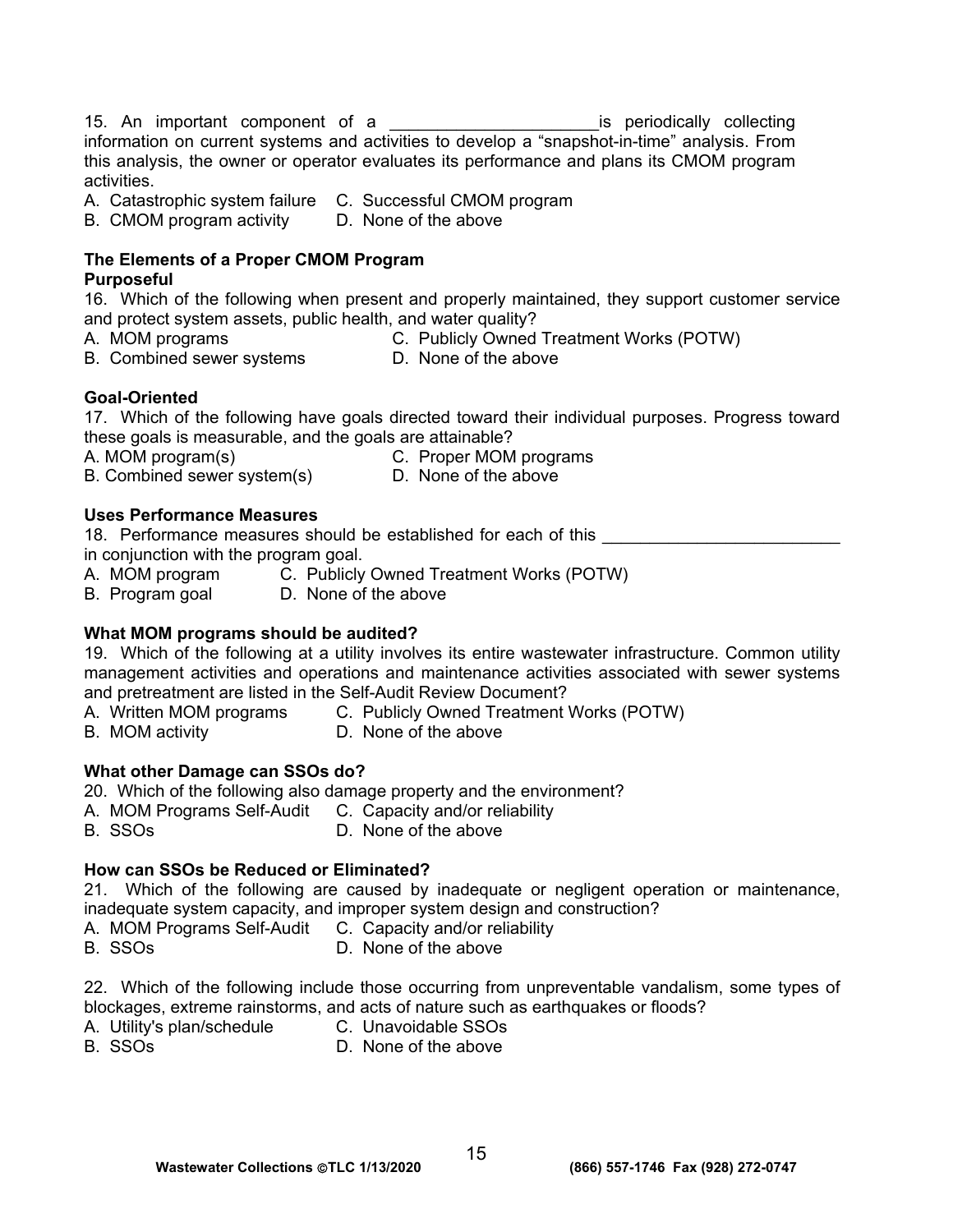#### **Collection System Management**

23. Without the The Latter Solid Communities may lack organization and precision, resulting in a potential risk to human health and environmental contamination of surrounding water bodies, lands, dwellings, or groundwater.

- A. CMOM program C. Proper procedures, management and training systems
- B. Outside contractors D. None of the above

#### **Organizational Structure**

24. Well-established organizational structure, which delineates responsibilities and authority for each position, is an important component of a CMOM program for a

- A. Collection system C. O&M activities
- B. Outside contractors D. None of the above

#### **Potential Performance Indicators CMOM Audits**

25. CMOM will require regular, comprehensive audits, done by each facility. These audits will help identify non-conformance to?

- A. CMOM regulation(s) C. Preventative operations
- B. NPDES permit authority D. None of the above

#### **According to the EPA, an effective CMOM program would help NPDES permitees to:**

26. Respond quickly to SSOs to minimize impacts to

- A. Maintenance activities C. Human health and the environment
- B. Physical deficiencies D. None of the above
- 27. Plan for future growth to ensure the same series available when it's needed.
- A. Safety incidents C. Preventive maintenance
- B. Adequate capacity **D. None of the above**

28. Identify hydraulic (capacity) and physical deficiencies and prioritize responses, including\_\_\_\_\_\_\_\_\_\_\_\_\_\_\_\_\_.

- A. Capital investments C. Maintenance activities
- B. Physical deficiencies D. None of the above

29. Report and investigate **Exercise 20. Report and investigate** and take steps to prevent their recurrence.

- A. Safety incidents C. Inadequate preventive maintenance
- B. Inspection results **D.** None of the above

#### **Hydrogen Sulfide Monitoring and Control Sub-Section**

30. The records should note such items as the condition of metal components, the presence of exposed rebar (metal reinforcement in concrete), \_\_\_\_\_\_\_\_\_\_\_\_\_\_\_\_\_\_\_\_\_\_ coating on copper pipes and electrical components, and loss of concrete from the pipe crown or walls.

- A. Sulfuric acid C. Copper sulfate
- B. Hydrogen sulfide D. None of the above

31. The **Example 20** Freadings generated as a result of these inspections should be added to the records of potential areas of corrosion.

- A. Sulfuric acid C. Copper sulfate
- B. Hydrogen sulfide D. None of the above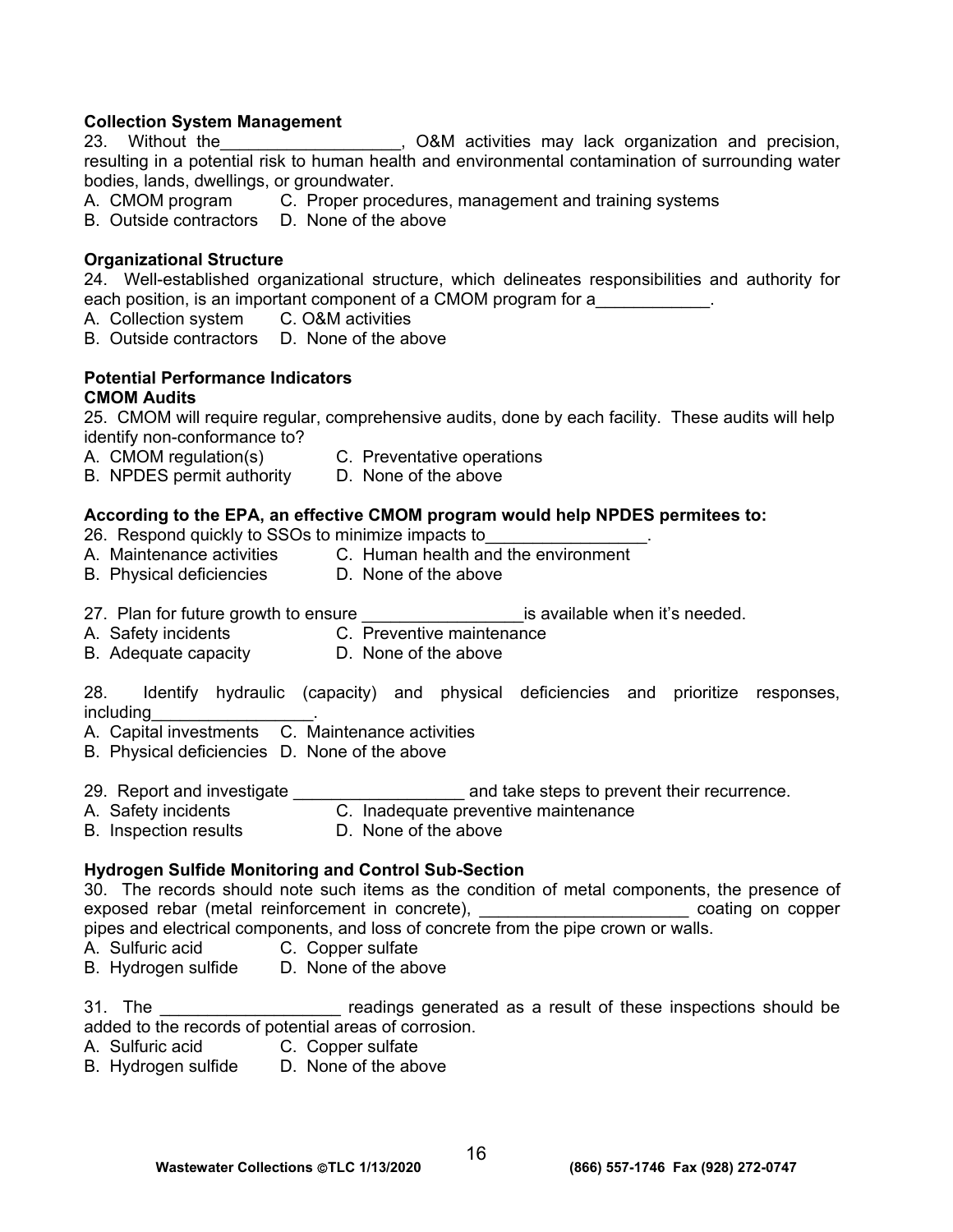| 32. A quick check of the                                        | of the pipe crown or structure enables early |
|-----------------------------------------------------------------|----------------------------------------------|
| indication of potential hydrogen sulfide corrosion.             |                                              |
| A Sulfuric acid<br>$\overline{C}$ $\overline{C}$ $\overline{C}$ |                                              |

- Sulfuric acid
- B. Hydrogen sulfide D. None of the above

33. A pH of less than \_\_\_\_\_\_\_\_\_\_\_\_\_\_\_\_\_\_\_\_\_\_ indicates further investigation is warranted.<br>A. 6 C. 7

A. 6

B. 4 D. None of the above

#### **Reviewer - Point to Note**

34. The reviewer should be aware that a system in which \_\_\_\_\_\_\_\_\_\_\_\_\_\_\_\_\_\_\_\_has successfully been reduced may actually face an increased risk of corrosion.

- 
- A. Acid can form C. Infiltration and inflow (I/I)

B. An increased risk of corrosion D. None of the above

35. The reduction of flow through the pipes allows room for hydrogen sulfide gases to rise into the airway portion of the sewer pipe and react with the bacteria and moisture on the pipe walls to form

 $\mathcal{L}_\text{max}$  and  $\mathcal{L}_\text{max}$  and  $\mathcal{L}_\text{max}$ A. Sulfuric acid C. Copper sulfate

B. Hydrogen sulfide D. None of the above

36. \_\_\_\_\_\_\_\_\_\_\_\_\_\_\_\_\_\_\_\_\_\_ corrodes ferrous metals and concrete. There are several methods to prevent or control hydrogen sulfide corrosion.

- A. Sulfuric acid C. Copper sulfate
- B. Hydrogen sulfide D. None of the above

37. The level of \_\_\_\_\_\_\_\_\_\_\_\_\_\_\_\_\_\_\_\_\_\_\_in the wastewater may also be reduced by chemical or physical means such as aeration, or the addition of chlorine, hydrogen peroxide, potassium permanganate, iron salts, or sodium hydroxide.

- A. Sulfuric acid C. Copper sulfate
- B. Dissolved sulfide D. None of the above

38. Alternatively, sewer cleaning to remove deposited solids reduces generation.

- A. Sulfuric acid C. Copper sulfate
- B. Hydrogen sulfide D. None of the above

39. Collection systems vary widely in their vulnerability to **Collection Collection**. Vitrified clay and plastic pipes are very resistant to hydrogen sulfide corrosion while concrete, steel, and iron pipes are more susceptible. The physical aspects of the collection system are also important.

A. Hydrogen sulfide corrosion **C. Longer detention times** 

B. An increased risk of corrosion D. None of the above

40. Sewage in pipes on a decline that moves the wastewater at a higher velocity will have less hydrogen sulfide than sewage in pipes where the wastewater may experience longer detention times. Therefore, some systems may need a more comprehensive corrosion control program while some might limit

- A. Observations to vulnerable points C. Longer detention times
- B. An increased risk of corrosion D. None of the above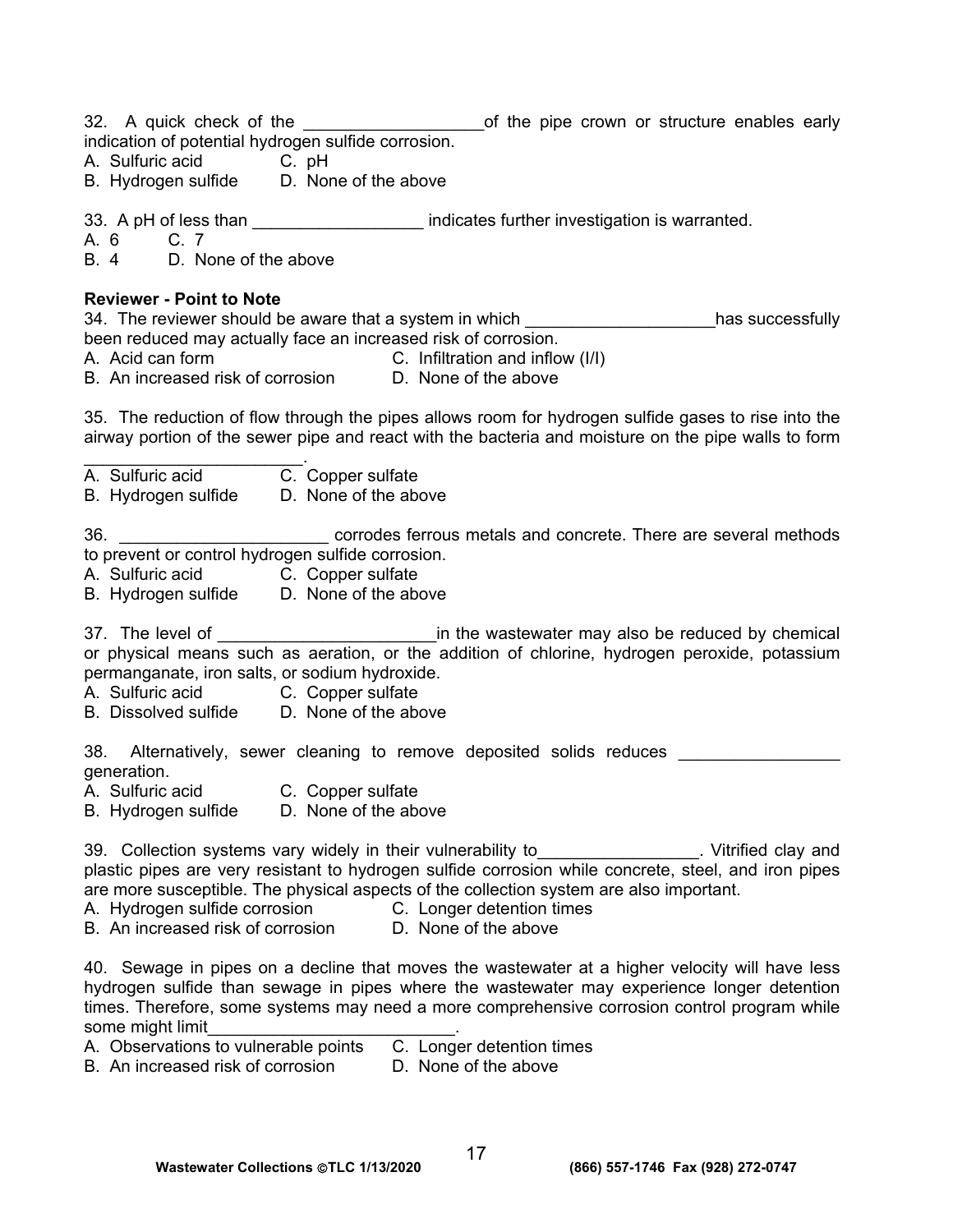#### **Combined Sewer Overflows (CSOS)**

- 41. combined sewer overflow is a discharge from a sewer system that is designed to carry in the same pipe to a sewage treatment plant.
- A. Excess wastewater C. Sanitary wastewater and stormwater
- B. A combined sewer overflow D. None of the above

42. In periods of rainfall or snowmelt, a combined sewer system can discharge directly to rivers, lakes, and estuaries, causing health and environmental hazards because treatment plants cannot handle the extra flow.

A. Excess wastewater C. Decentralized sewer flow

B. A combined sewer overflow D. None of the above

#### **Section 101 of the Clean Water Act (CWA)**

43. To restore and maintain the chemical, physical, and biological integrity of the Nation's waters: It is the national goal that the discharge of pollutants into the navigable waters be eliminated by

A. 2025 C. 1985

 $\mathcal{L}_\text{max}$  and  $\mathcal{L}_\text{max}$  and  $\mathcal{L}_\text{max}$ 

B. 1999 D. None of the above

44. It is the national policy that the discharge of **Example 1** in toxic amounts be prohibited;

- A. Toxic pollutants C. Both point and nonpoint sources of pollution
- B. Sources of pollutants D. None of the above

45. It is the national policy that Area wide waste treatment management planning processes be developed and implemented to assure adequate control of **Exercise 2** in each State.

A. Discharge of toxic pollutants C. Both point and nonpoint sources of pollution

B. Sources of pollutants D. None of the above

# **Collection Systems Section**

#### **Collection System and its Purpose**

46. In accumulation to what homes and businesses flush down the drain, the system also collects excess groundwater, infiltration liquids, and inflow water.

A. True B. False

47. Wastewater collection is an incomplete liquid waste removal system.

A. True B. False

48. The fluid waste distributed through this system is about 78% water. The waste floats on, is carried along by, and goes into suspension or solution in water.<br>A. True B. False B. False

49. "Wastewater" is a more precise description and has become the standard term for this fluid waste because it encompasses the total slurry of wastes in water that is gathered from homes and businesses.

A. True B. False

#### **Collection System Defined**

50. Decentralized systems are public sewer systems that serve established towns and cities and transport wastewater to a central location for treatment.

A. True B. False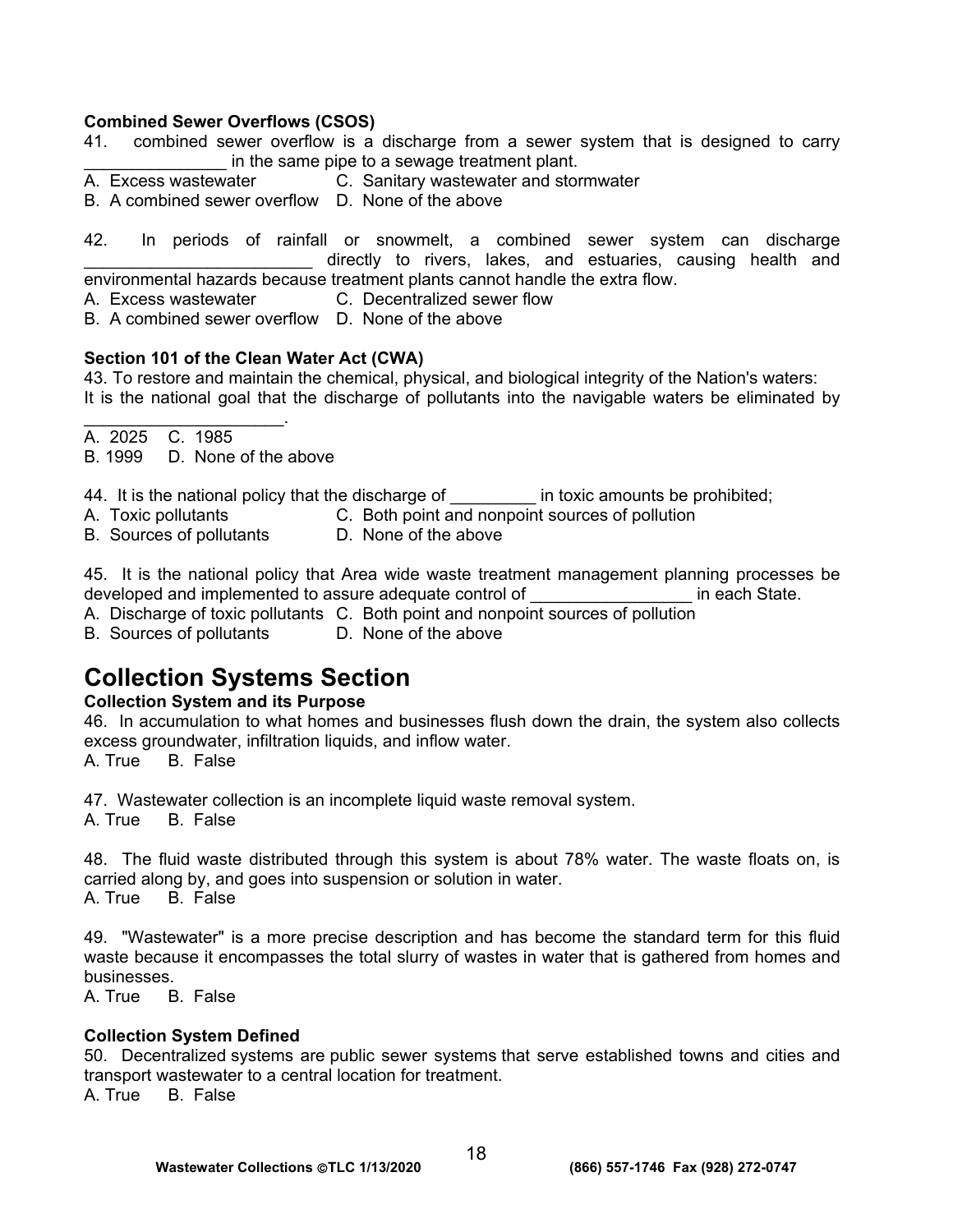51. Centralized systems do not connect to a public sewer system. Wastewater may be treated on site or may be discharged to a private treatment plant. A. True B. False

52. Centralized systems are more inexpensive, allow for greater control, require fewer people, and produce only one discharge to monitor instead of several. However, systems can be useful, and this option should be evaluated on a case-by-

- case basis.
- A. Decentralized C. Onsite
- B. Centralized D. None of the above

53. Which of the following are the most common wastewater treatment system used in rural areas?

- A. Decentralized C. Onsite
- B. Centralized D. None of the above

#### **Collection System Operators' Purpose**

54. Collection system operators are charged with protecting public health and the environment, and therefore must have documented proof of their certifications in the respective

 $\mathcal{L}_\text{max}$  and  $\mathcal{L}_\text{max}$  and  $\mathcal{L}_\text{max}$ 

A. POTW C. Wastewater management system B. Wastewater collection system D. None of the above

55. Which of the following and the professionals who maintain it operate at such a high level of efficiency, problems are very infrequent?

- 
- A. POTW C. Wastewater management
- B. Wastewater collection system D. None of the above

56. Which of the following are generally broken out into three different categories: sanitary sewers, storm sewers, and combined sewers?

- A. Storm water C. Centralized sewer systems
- B. Combined sewers D. None of the above

57. Which of the following carry wastewater or sewage from homes and businesses to treatment plants?

- A. Sanitary sewers C. Wastewater management
- B. Combined sewers D. None of the above

#### **Understanding Gravity Sanitary Sewers**

58. Sanitary sewers are planned to transport the wastewater by utilizing the provided by the natural elevation of the earth resulting in a downstream flow.<br>A. Potential energy C. Flow velocities and design depths of flow

- 
- C. Flow velocities and design depths of flow B. Peak flow of population D. None of the above
- 59. Which of the following may find it necessary to dissipate excess potential energy?
- A. Flow velocities C. Higher elevations in the system<br>B. Wastewater D. None of the above
- D. None of the above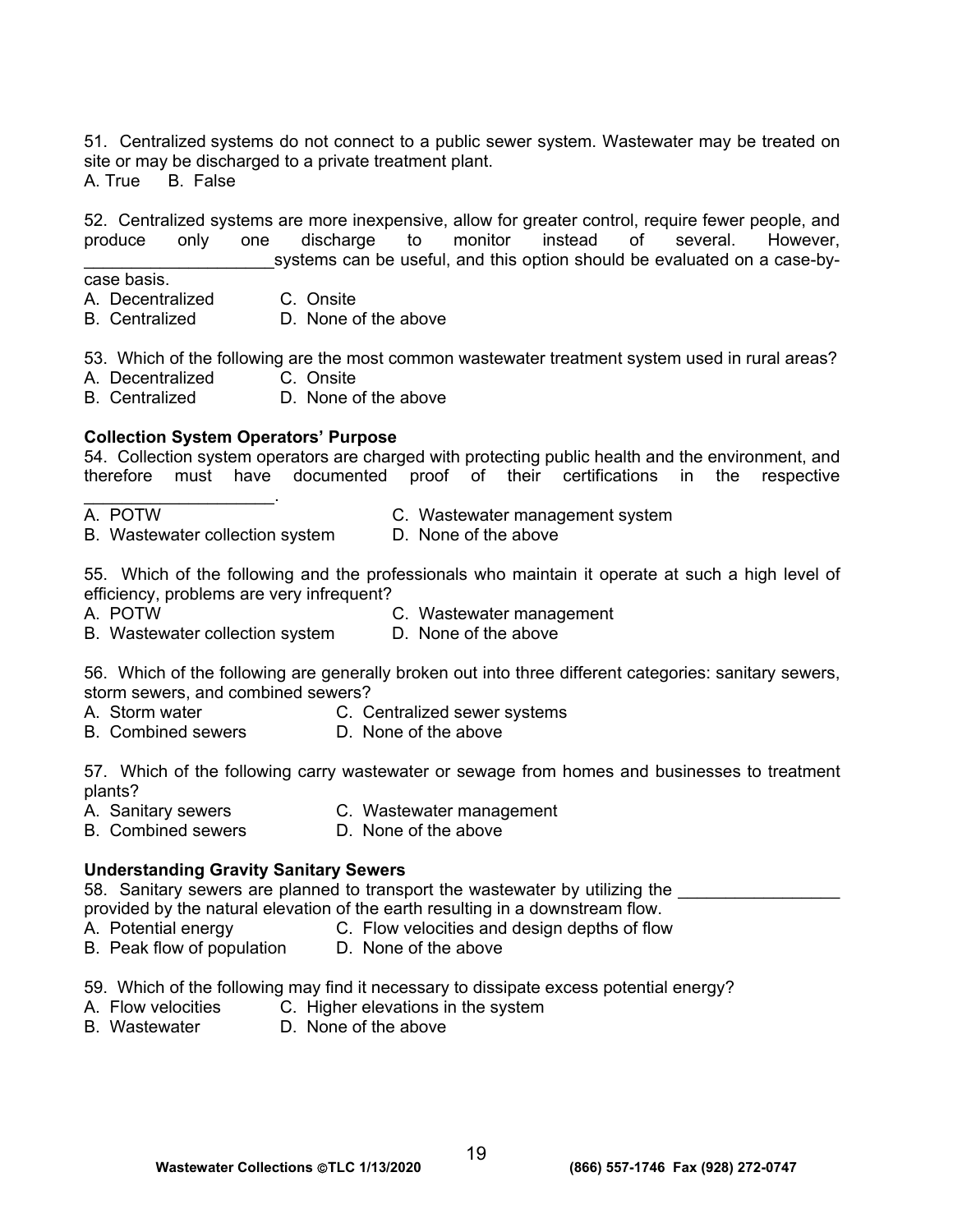60. Which of the following is determined largely by population served, density of population, and water consumption?

- A. Design flow(s) C. Inflow
- B. Flow D. None of the above

- 61. Sanitary sewers should be designed for?<br>A. Peak flow of population C. SSOs, su C. SSOs, surcharged lines, basement backups
- B. Flow velocities **D.** None of the above

62. Which of the following is strongly discouraged and should be designed separate from the sanitary system?

- A. Stormwater inflow C. Low pressure
- B. Both wet and dry weather flows D. None of the above

63. Most of the time the flow surface is exposed to the atmosphere within the sewer and it functions as?

- A. An open channel C. Flow velocities and design depths of flow
- B. Peak flow of population D. None of the above

64. Which of the following creates low pressure in the sewer system?

- 
- A. Surcharge C. Dry weather flows
- B. Stormwater inflow D. None of the above

65. In order to plan a sewer system, many factors are considered. The purpose of this topic is to aid in the understanding of?

- 
- A. I/I C. Flow velocities and design depths of flow
- B. Peak flow of population D. None of the above

# **Sewer System Capacity Evaluation - Testing and Inspection**

66. The collection system owner or operator should have a program in place to periodically evaluate this **EXECUTE:** The both wet and dry weather flows and ensure the capacity is maintained as it was designed.

- 
- A. Design flow(s) C. Capacity of the sewer system<br>B. Stormwater inflow D. None of the above B. Stormwater inflow

67. The capacity evaluation program evaluation starts with an inventory and characterization of the?

- A. System components C. Flow velocities and design depths of flow
- B. Stormwater inflow D. None of the above

68. The system then undergoes general inspection which serves to continuously update and add to the?

- A. Design flow(s) C. Inventory information
- B. Sewer system D. None of the above

# **Capacity Limitations**

69. The next stage in the capacity evaluation is to identify the location of wet weather related \_\_\_\_\_\_\_\_\_\_\_\_\_\_\_\_\_, surcharged lines, basement backups, and any other areas of known

capacity limitations.

- A. Peak flow of population C. SSOs
- B. Wastewater **D. None of the above**
-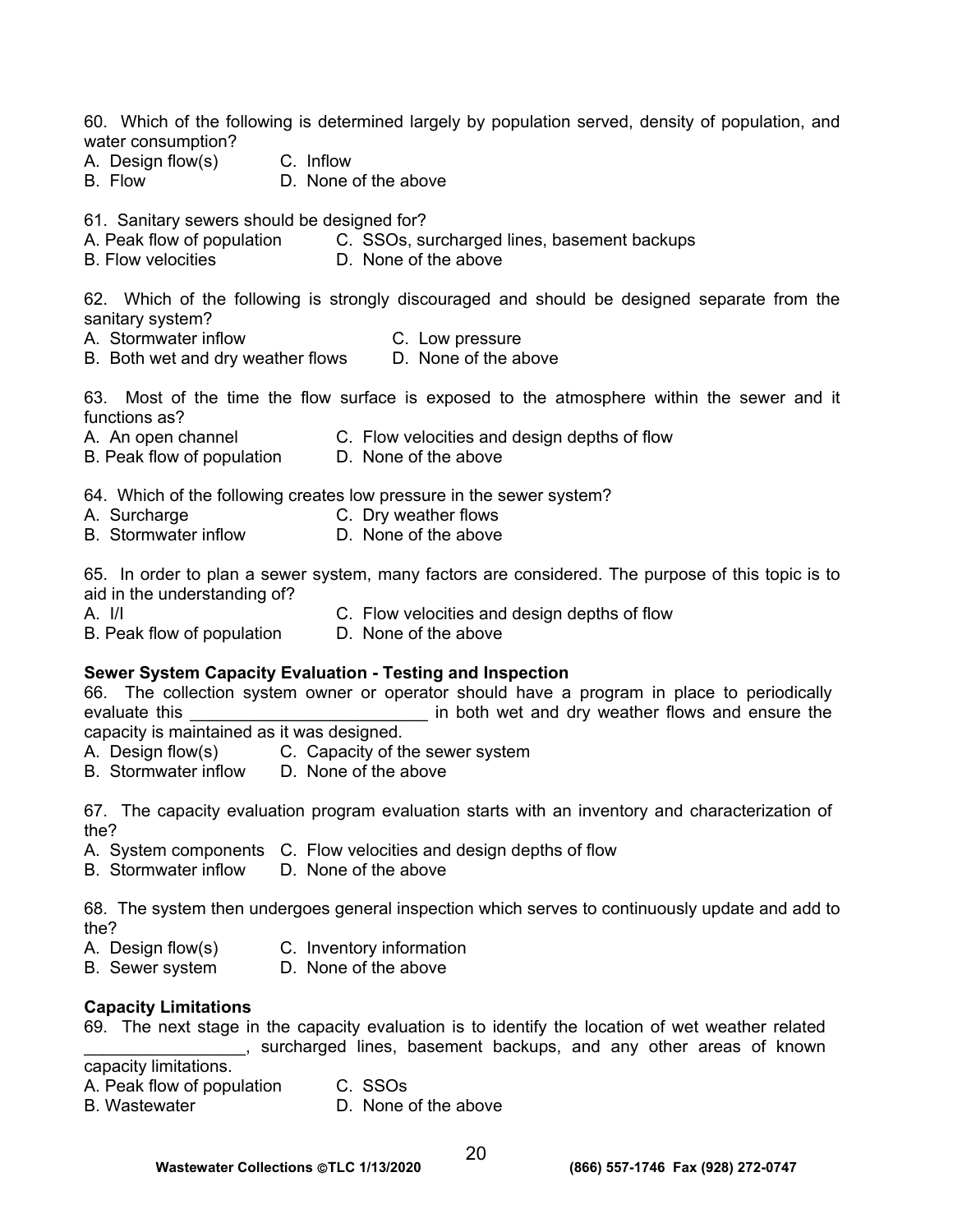### **Flow Monitoring**

70. Flow monitoring provides information on dry weather flows as well as areas of the collection system potentially affected by?<br>A. I/I C. FI

C. Flow velocities and design depths of flow

B. Flow measurement D. None of the above

71. Which of the following may also be performed for billing purposes, to assess the need for new sewers in a certain area, or to calibrate a model?

A. I/I C. Flow velocities and design depths of flow

B. Flow measurement D. None of the above

### **Flow Measurements**

72. Base flow is generally taken to mean the wastewater generated without any?

- A. Deposition of solids C. Any I/I component
- B. Infiltration D. None of the above

73. Which of the following is the seepage of groundwater into pipes or manholes through defects such as cracks, broken joints, etc?

- A. Velocity C. Blockage(s)
- B. Infiltration D. None of the above

74. Which of the following is the water that enters the sewer through direct connections such as roof leaders, direct connections from storm drains or yard, area?

A. Stoppages C. Inflow

B. Infiltration D. None of the above

75. Although not from piped sources, \_\_\_\_\_\_\_\_\_\_\_\_\_\_\_\_ tends to act more like inflow than infiltration.

A. RII C. Inflow

B. Infiltration D. None of the above

76. Other methods of inspecting flows may be employed, such as visually monitoring manholes during low-flow periods to determine areas with?

- A. Infiltration C. Excessive I/I
- B. RII D. None of the above

#### **Infiltration and Inflow Sub-Section**

77. Which of the following occurs when groundwater enters the sewer system through cracks, holes, faulty connections, or other openings?

A. Inflow C. Maximum flow capacity of wastewater

B. Infiltration D. None of the above

78. Which of the following occurs when surface water such as storm water enters the sewer system through roof downspout connections, holes in manhole covers, illegal plumbing connections, or other defects?

- A. Inflow C. Maximum flow capacity of wastewater
- B. Infiltration D. None of the above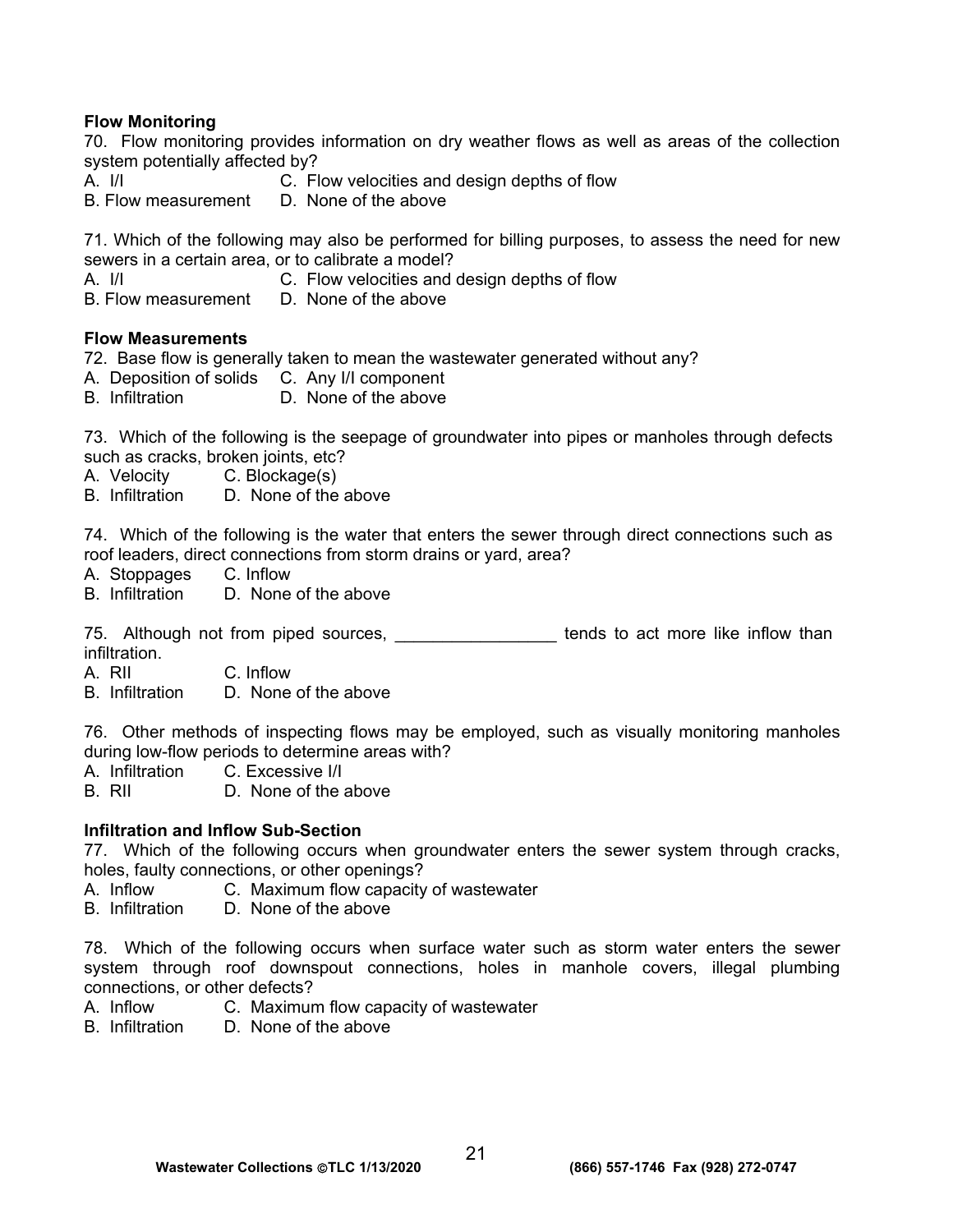- 79. The sanitary sewer collection system and treatment plants have this The that can be handled.<br>
A. I/I C. Maximum flow canacity of waste
- C. Maximum flow capacity of wastewater
- B. Infiltration D. None of the above

#### **Determining I/I**

80. Flow monitoring and flow modeling provide measurements and data used to determine estimates of?

- A. I/I C. Maximum flow capacity of wastewater
- B. Infiltration D. None of the above

#### **Identifying sources of I/I**

81. Visual inspection - accessible pipes, gutter and plumbing connections, and manholes are visually inspected for?

- A. Excessive I/I C. Faults
- B. High wet weather flows D. None of the above

82. Smoke testing – smoke is pumped into sewer pipes. Its reappearance aboveground indicates points of ?

- 
- A. I/I C. Illegal plumbing, drains, and roof downspouts
- B. Stormwater and rainwater D. None of the above
- 83. Dye testing Dye is used at suspected \_\_\_\_\_\_\_\_\_\_\_\_\_ sources.
- A. I/I C. Stormwater and rainwater
- B. High wet weather flows D. None of the above

84. Which of the following are also sometimes identified when sewer backups or overflows bring attention to that part of the system?

- A. Excessive I/I C. Faults
- B. Sources of I/I D. None of the above

#### **Repairing I/I Sources**

85. Repair techniques include manhole wall spraying, Insituform pipe relining, manhole frame and lid replacement, and disconnecting?

- A. High wet weather flows C. Illegal plumbing, drains, and roof downspouts
- B. Stormwater and rainwater **D. None of the above**
- -

#### **Efficient Identification of Excessive I/I**

86. The owner or operator should have in place a program for the efficient identification of?

- A. Excessive I/I C. Faults
- B. Sources of I/I D. None of the above
- 87. Areas with high wet weather flows should then be subject to?
- A. High wet weather flows C. Inspection and rehabilitation activities
- B. Stormwater and rainwater D. None of the above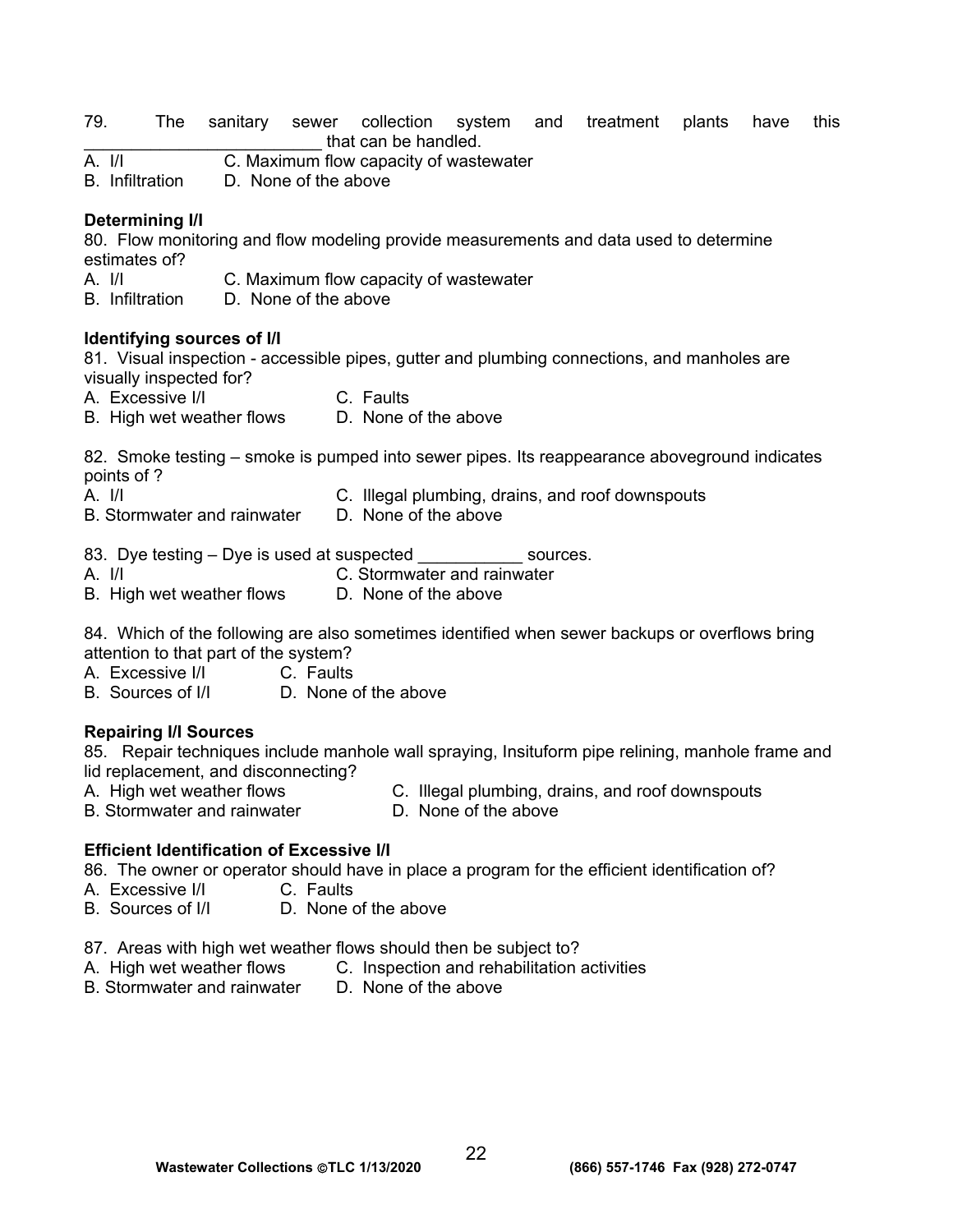#### **Sewer System Testing**

88. Sewer system testing techniques are often used to identify leaks that allows this term into the sewer system and determine the location of illicit connections and other sources of stormwater inflow?

- A. Exfiltration C. Unwanted infiltration
- B. Sources of I/I D. None of the above

89. Two commonly implemented sewer testing techniques include?

- A. I/I C. Smoke testing and dyed water testing
- B. Stormwater and rainwater D. None of the above

90. Which of the following is a relatively inexpensive and quick method of detecting sources of inflow in sewer systems?

- A. Electric probe C. Smoke testing
- B. Sound D. None of the above
- 91. Which of the following can be identified when smoke escapes through them?
- A. Tees C. Sources of inflow
- B. Cockroaches D. None of the above

92. Building inspections are sometimes conducted as part of a smoke testing program and, in some cases, may be the only way to find?

- A. Gutters C. Illegal connections
- B. Stormwater Manholes D. None of the above

93. If traces of the smoke or its odor enter the building, it is an indication that this term may also be entering.

- A. Smoke C. Gases from the sewer system
- B. Sources of  $\vert/\vert$  D. None of the above

#### **Dye Testing**

- 94. Dyed water testing may be used to establish this term to the sewer.
- A. Potential problem areas C. Connection of a fixture or appurtenance
- B. I/I problems D. None of the above

95. Which of the following can be used to identify structurally damaged manholes that might create potential I/I problems?

- A. Smoke testing C. Dyed water testing
- B. Prober D. None of the above

#### **Sewer System Inspection**

96. Which of the following and pipelines are the first line of defense in the identification of existing or potential problem areas?

- 
- A. The presence of roots C. Visual inspection of manholes
- B. Potential problem areas D. None of the above
- 97. Visual inspections provide additional information concerning the accuracy of system mapping, the presence and?
- A. Potential problem areas C. Degree of I/I problems
- B. The presence of roots D. None of the above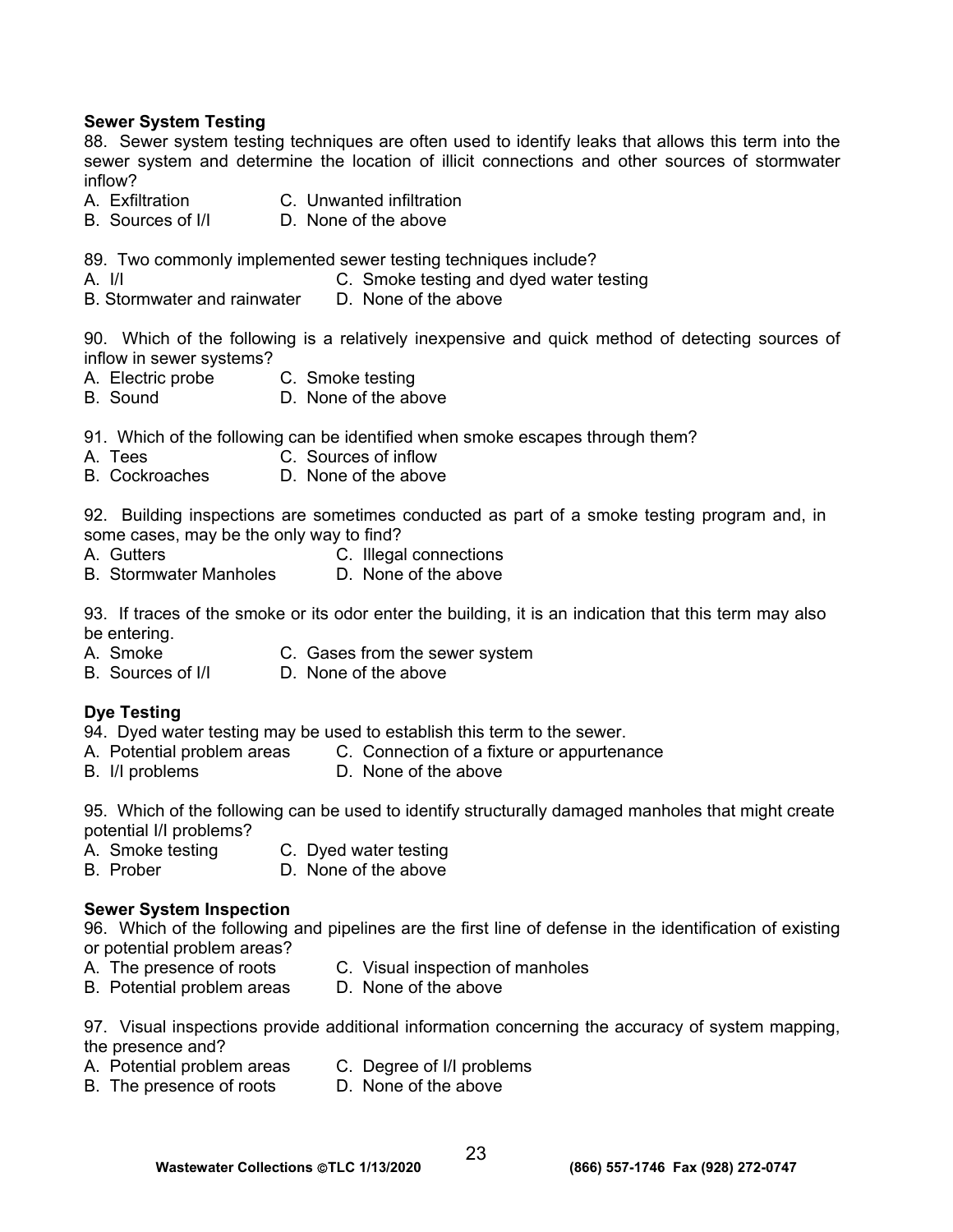#### **Review**

#### **Pressure Sewers**

98. Which of the following do not rely on gravity, the system's network of piping can be laid in very shallow trenches that follow the contour of the land?

- A. Grinder pump(s) C. Both the STEP and grinder systems
- B. Pressure sewers **D.** None of the above

99. There are two kinds of this term, based upon the type of pump used to provide the pressure.

- A. Septic tank/effluent pump C. STEP and grinder systems
- B. Pressure sewers **D. None of the above** 
	-

100. Systems that use this **that is a set of the set of the set of the set of the set of the set of the set of t** STEP pressure sewers. A. Septic tank/effluent pump C. STEP and grinder systems

B. Pressure sewers **D. None of the above** 

### **Manhole Sub-Section**

101. Manholes should undergo routine inspection typically every one to three years. A. True B. False

102. There should be a baseline for manhole inspections (e.g., once every year) with problematic manholes being inspected more frequently. A. True B. False

103. The reviewer should conduct visual observation at a small but representative number of manholes for the items listed: various pipeline inspection techniques, the most common include: lamping, camera inspection, sonar, and CCTV.

A. True B. False

#### **Sewer System Inspection Techniques**

104. There are a number of inspection techniques that may be employed to inspect a sewer system. The reviewer should determine if an inspection program includes frequency and schedule of inspections and procedures to record the results.

A. True B. False

#### **More on Manholes**

105. When designing a wastewater system, the design engineer begins by first determining the amount of money that is available.

A. True B. False

106. The design engineer bases his design on the average daily use of solids per person in the area to be served.

A. True B. False

107. An allowance for unavoidable infiltration of surface and subsurface water into the lines is sometimes added to the peak flow to obtain the design flow. A. True B. False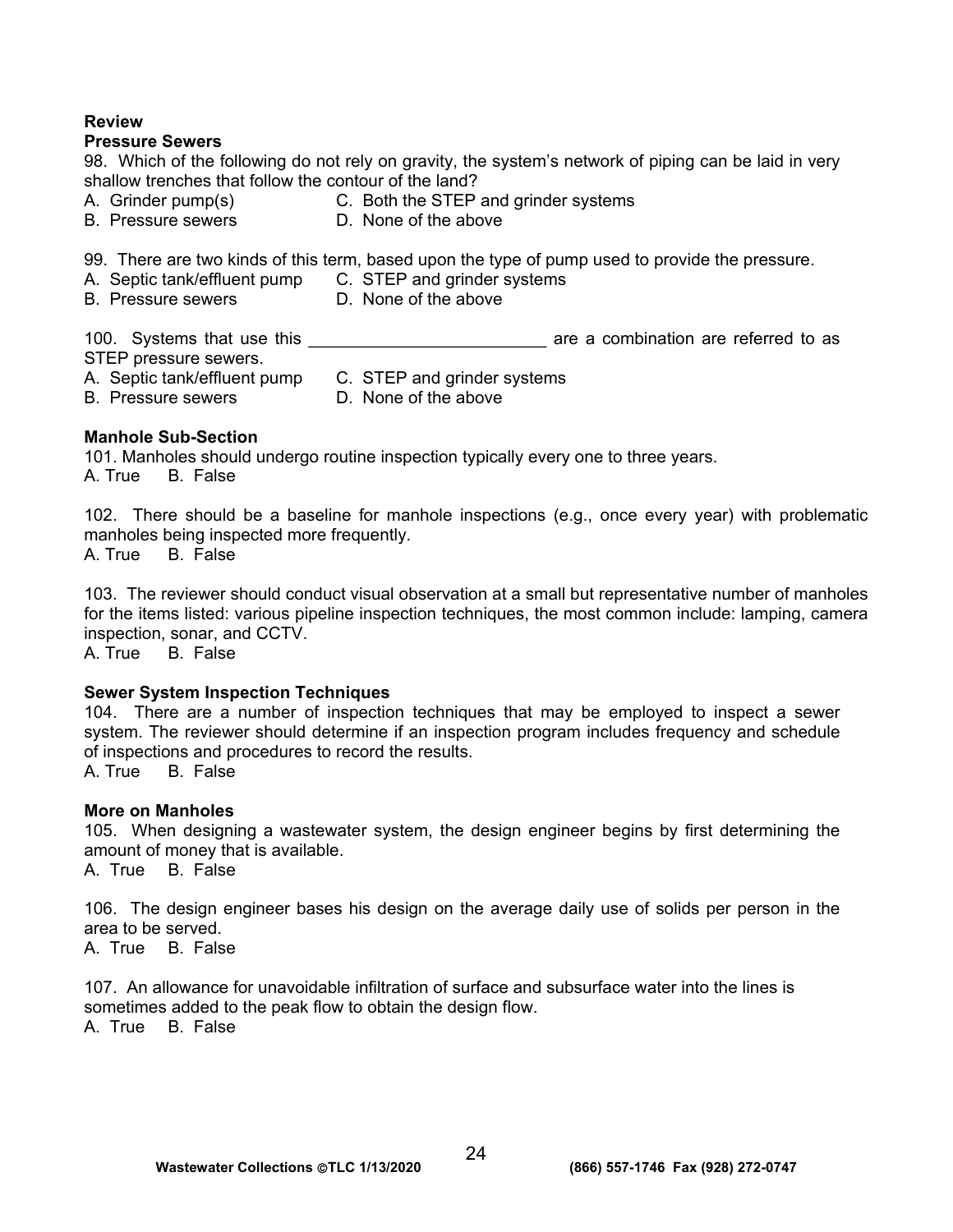108. The average daily flow (based on the average utilization) is multiplied by a peak flow factor to obtain the?

- A. Design flow C. Water per person in the area to be served
- B. Infiltration allowance D. None of the above

#### **Lead and Oakum Joint, Compression Joint and No-Hub Joints**

109. Which of the following may be made of grout?

- A. Mortar joints C. A no-hub joint
- B. Compression joints D. None of the above

110. Which of the following eliminate the use of oakum and mortar joints for sewer mains?

- A. Mortar joints C. Speed seal joints
- B. Compression joints D. None of the above

111. Which of the following is an assembly tool is used to force the spigot end of the pipe or fitting into the lubricated gasket inside the hub?

A. Mortar joints C. A no-hub joint

B. Compression joints D. None of the above

112. Which of the following uses a gasket on the end of one pipe and a stainless steel shield and clamp assembly on the end of the other pipe?

- A. Mortar joints C. A no-hub joint
- B. Compression joints D. None of the above

113. Which of the following type of seal is made a part of the vitrified pipe joint when manufactured, it is made of polyvinyl chloride and is called a plastisol joint connection?

A. Mortar joints C. Speed seal joints

B. Compression joints D. None of the above

#### **Closed Circuit Television (CCTV) Inspections Camera Inspection**

114. Which of the following involves lowering a still camera into a manhole?<br>A. Lamping C. Lighting

- 
- A. Lamping C. Lighting<br>B. Sonar D. None of D. None of the above

115. The benefits of camera inspection include not requiring The and little equipment and set-up time is required.

- A. Capacity evaluation C. Confined space entry
- B. Trench safety D. None of the above

116. Camera inspection is more comprehensive than **the sensul in that more of the sewer** can be viewed.

- A. Lamping C. Lighting
- B. Sonar D. None of the above

117. This technique also does not fully capture the invert of the pipe and its condition. Sonar is a newer technology deployed similarly to?

- A. CCTV cameras C. Camera inspection
- B. Radar D. None of the above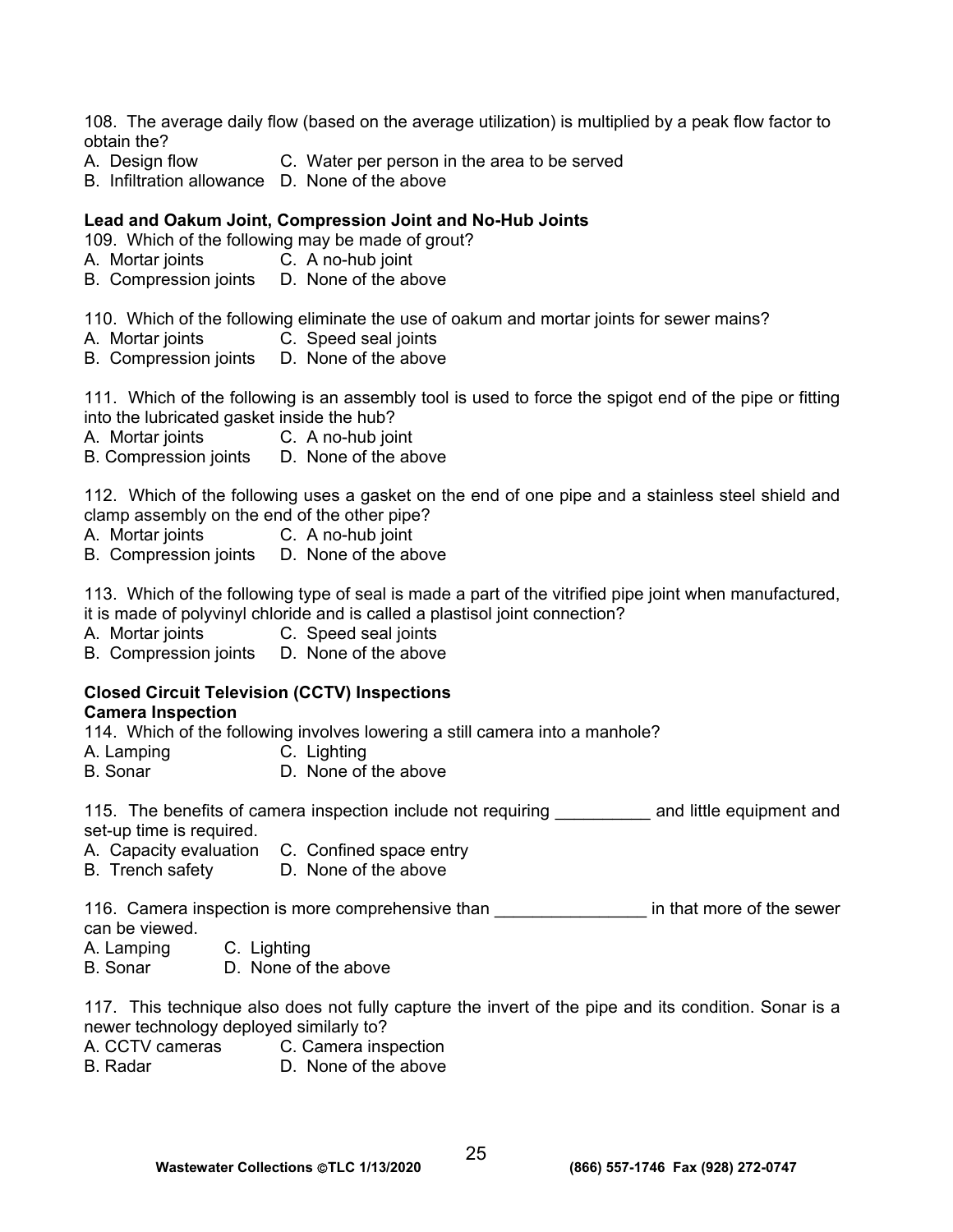118. Which of the following emits a pulse that bounces off the walls of the sewer?

- A. Sonar C. Radar
- B. Trenchless technologies D. None of the above

119. Sewer scanner and evaluation is similar to sonar in that a more complete image of a pipe can be made than with?

A. Lamping C. CCTV

B. Sonar D. None of the above

### **Closed Circuit Television (CCTV) Inspections**

120. Which of the following may be done on a routine basis as part of the preventive maintenance program, as well as part of an investigation into the cause of I/I?

- A. Lamping C. CCTV inspections
- B. Sonar D. None of the above

121. A benefit of which of the following is that a permanent visual record is captured for subsequent reviews?

A. Sewer system cleaning C. CCTV inspection

B. Trenchless technologies D. None of the above

#### **Sewer Flow Measurements**

122. Which of the following is the water that enters the sewer through direct connections such as roof leaders, direct connections from storm drains or yard, area, and foundation drains, the holes in and around the rim of manhole covers, etc?

A. RII C. Infiltration

B. Inflow D. None of the above

#### **Sewer Flow Capacity**

123. The minimum velocity is necessary to prevent the?

- A. Deposition of solids C. Stoppages<br>B. Infiltration C. None of the
- D. None of the above

#### **Sewer Line Mapping**

124. Which of the following and repairs are unlikely if mapping is not adequate?

- A. Introduction of flows C. Efficient collection system maintenance
- B. Inspection D. None of the above

#### **Geographic Information System (GIS)**

125. If a GIS program is being used by the owner or operator, the reviewer should ask if the program is capable of accepting information from the?

- A. Overflow points C. Owner or operator's management program
- B. Inspection D. None of the above

#### **New Sewer Construction**

126. Which of the following keep costs and problems associated with operations, maintenance, and construction to a minimum?

- A. Engineering endeavors C. Quality sanitary sewer designs
	-
- B. Sewer cleanouts D. None of the above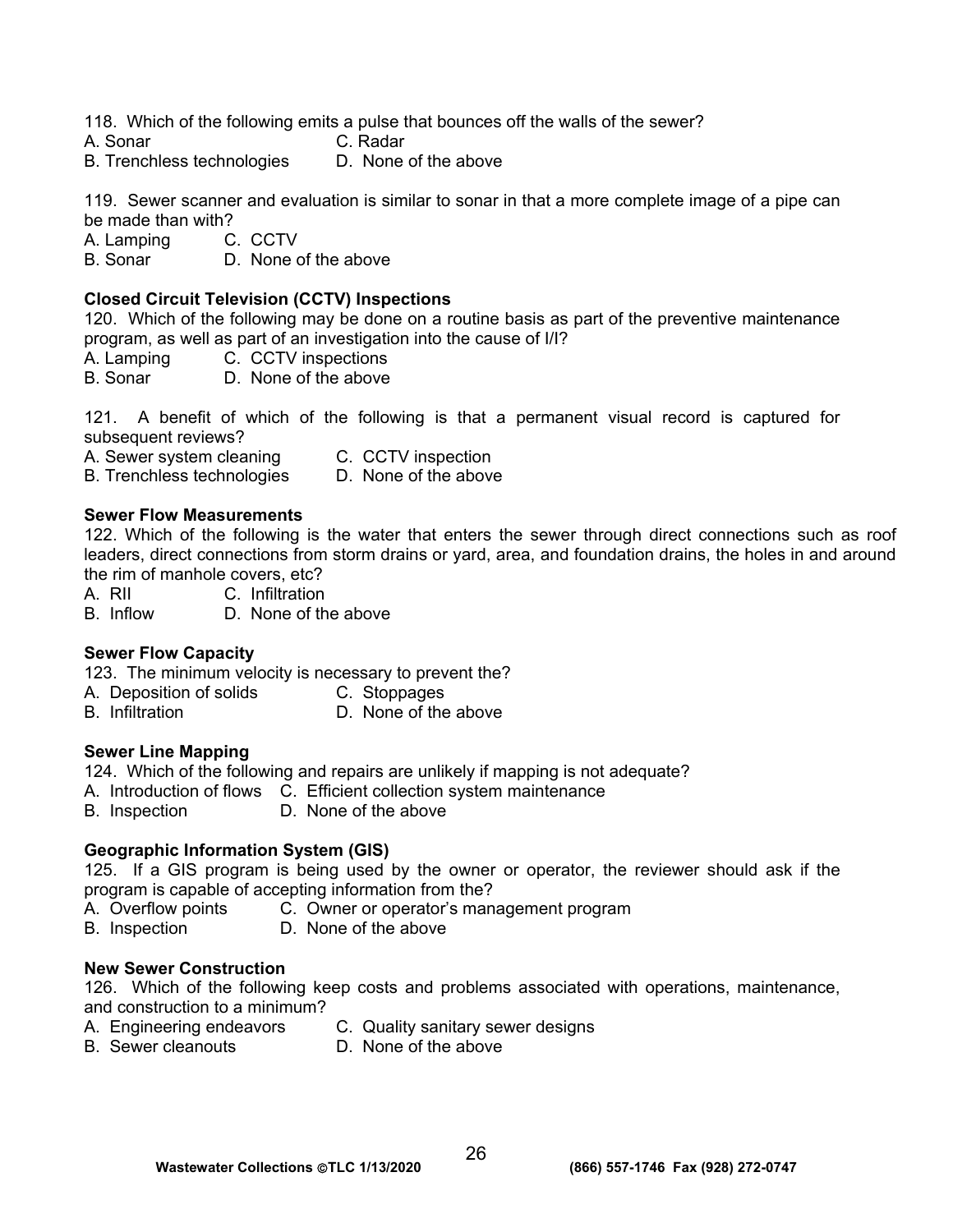# **Collection Systems O&M Section**

127. Which of the following activities of wastewater collection systems on a trouble or emergency basis has been the usual procedure and policy in many systems?

A. Routine preventative C. Operation and maintenance

B. Routine operations D. None of the above

| 128. The system's goal should be a minimum of cleaning between |  |  |  |  | $%$ of the |  |
|----------------------------------------------------------------|--|--|--|--|------------|--|
| sewers every year.                                             |  |  |  |  |            |  |

A. 10-20 C. 30-40

B. 20-30 D. None of the above

### **Sewer Cleaning and Inspection**

129. As sewer system networks age, the risk of deterioration, this \_\_\_\_\_\_\_\_\_\_\_\_\_ and collapses becomes a major concern.

A. Sanitary sewer overflow(s) C. Blockages

B. Rehabilitation D. None of the above

### **Inspection Techniques**

130. Which of the following are required to determine current sewer conditions and to aid in planning a maintenance strategy?

- A. Documentation of inspections C. Cleaning and inspecting sewer lines
- B. Inspection programs D. None of the above
- 

### **Most sewer lines are inspected using one or more of the following techniques:**

131. Which of the following are the most frequently used most cost efficient in the long term, and most effective method to inspect the internal condition of a sewer?

- A. Television (TV) inspections C. Inspection program(s)
	-
- B. Lamping D. None of the above
	-

132. Which of the following are vital in fully understanding the condition of a sewer system?

- A. Visual inspections C. Walk-through or internal inspection
- B. Operators D. None of the above

#### **Smoke Testing of Sewers is Done to Determine:**

133. Location of \_\_\_\_\_\_\_\_\_\_\_\_\_\_\_\_\_\_\_\_ due to settling of foundations, manholes and other structures

- A. Broken sewers C. Illegal connections<br>B. Diversion points D. None of the above
- B. Diversion points

134. Location of uncharted manholes and

- A. Broken sewers C. Illegal connections
- B. Diversion points D. None of the above
- 135. **Example 135.** That buildings or residences are connected to the sanitary sewer
- A. Dye testing C. Illegal connections
- B. Proof D. None of the above
- 136. **Example 31 Study as 1998** such as roof leaders or downspouts, yard drains and industrial drains A. Broken sewers C. Illegal connections
- B. Diversion points D. None of the above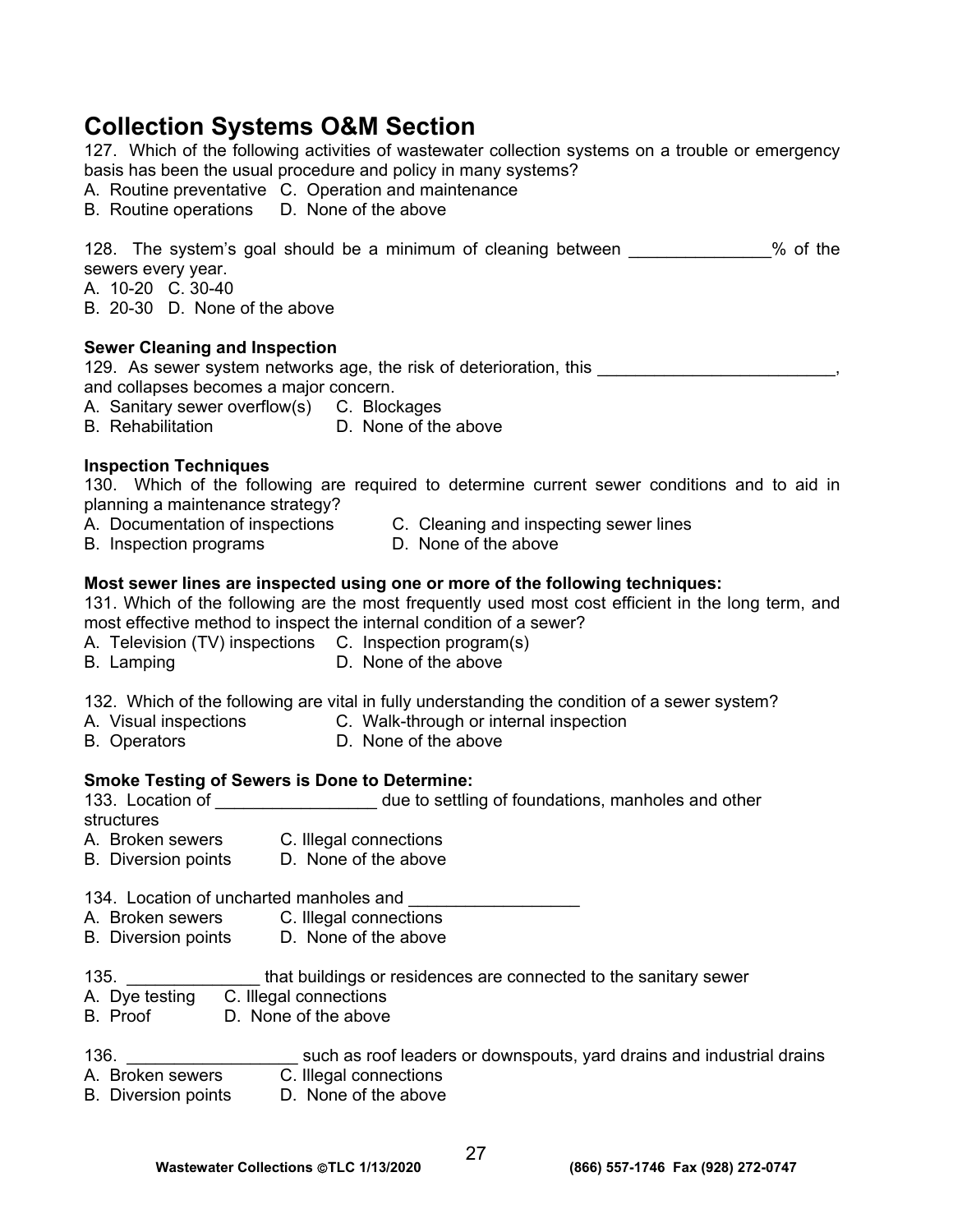#### **Identify the Cleaning Method**

137. Directs high velocities of water against pipe walls. Removes debris and grease build-up, clears blockages, and cuts roots within small diameter pipes. Efficient for routine cleaning of small diameter, low flow sewers.

- A. Jetting C. Kites, Bags, and Poly Pigs
- B. Flushing D. None of the above

138. Round, rubber-rimmed, hinged metal shield that is mounted on a steel framework on small wheels. The shield works as a plug to build a head of water. Scours the inner walls of the pipe lines. Effective in removing heavy debris and cleaning grease from line.

- A. Scooter C. Mechanical Rodding
- B. Hydraulic Balling D. None of the above

139. Partially removes large deposits of silt, sand, gravel, and some types of solid waste. Cylindrical device, closed on one end with 2 opposing hinged jaws at the other. Jaws open and scrape off the material and deposit it in the bucket.

- A. Jetting C. Bucket Machine
- B. Flushing D. None of the above

140. Introduces a heavy flow of water into the line at a manhole. Removes floatables and some sand and grit. Most effective when used in combination with other mechanical operations, such as rodding or bucket machine cleaning.

- A. Jetting C. Kites, Bags, and Poly Pigs
- B. Flushing D. None of the above

#### **More on Sewer Cleaning Procedures**

A maintenance plan attempts to develop a strategy and priority for maintaining pipes based on several of the following factors:

141. \_\_\_\_\_\_\_\_\_\_\_\_\_\_\_\_- frequency and location; 80 percent of problems occur in 25 percent of the system.

A. Problems C. Cleaning and repairs

B. Location D. None of the above

142. \_\_\_\_\_\_\_\_\_\_\_\_\_\_\_\_- older systems have a greater risk of deterioration than newly constructed sewers.

- A. Age **C. Pipe diameter/volume conveyed**
- B. Subsurface conditions D. None of the above

#### **Limitations of Cleaning Methods**

143. Which of the following will normally utilize a variety of cleaning methods including jetting, high velocity cleaning, rodding, bucket machining, and using stop trucks?

- A. Backups into residences C. The collection system
- B. Variety of cleaning methods D. None of the above

144. With the preventive maintenance approach, most collection system operators also have been using combination trucks with both?

- A. The cleaning and inspection crews C. Flush and vacuum systems
- B. Chemicals' effectiveness D. None of the above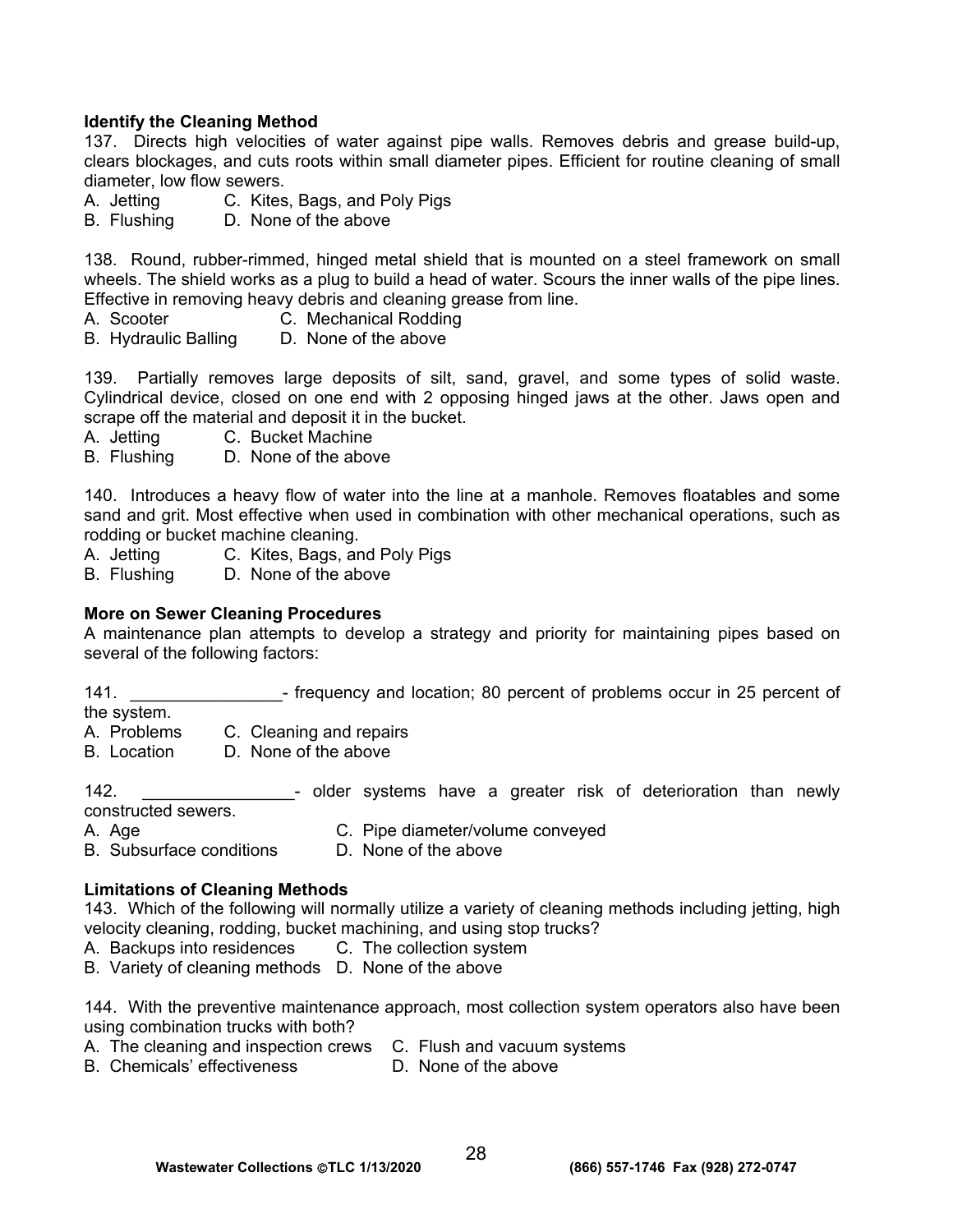145. To control roots, most collection system operators use?

- A. Steep-grade hill areas C. A vapor rooter eradication system
- B. Variety of cleaning methods D. None of the above

#### **Detailed Cleaning Methods**

The purpose of sewer cleaning is to remove foreign material from the sewer and generally is undertaken to alleviate one of the following conditions:

146. Which of the following is caused by either the premature operation of combined wastewater overflows because of downstream restrictions to hydraulic capacity or pollution caused by the washing through and discharge of debris from overflows during storms?

- A. Odor C. Blockages
- B. Pollution D. None of the above

147. Which of the following is where it is necessary to clean the sewers immediately before the sewer being rehabilitated?

A. Sewer rehabilitation C. Hydraulic capacity

B. Sewer inspections D. None of the above

148. Which method is generally a manual push-pull technique used to clear blockages in smallerdiameter, shallow sewer systems typically not exceeding 10 in. in diameter or 6 ft. in depth?

- A. Jet Rodding C. Rodding
- B. Dragging D. None of the above

149. Which of the following the main limitation of this technique is that cautions need to be used in areas with basement fixtures and in steep-grade hill areas?

A. Jetting C. Kite or Bag

B.Bucket machine(s) D. None of the above

150. Which of the following is not very effective in removing heavy solids?

- A. Jetting C. Kite or Bag
- B. Flushing **D.** None of the above

151. Which of the following causes backups into residences have been known to occur when this method has been used by inexperienced operators?

- A. Jetting C. High Velocity Cleaner
- B. Chemicals' effectiveness D. None of the above

# **Sewer – Hydraulic Cleaning Sub-Section**

152. The purpose of sewer cleaning is to remove accumulated material from the sewer. Cleaning helps to prevent?

- A. Velocity C. Blockage(s)
- B. Infiltration D. None of the above

153. Which of the following in gravity sewers are usually caused by a structural defect, poor design, poor construction, an accumulation of material in the pipe?

- A. Stoppages C. Inflow
- B. Infiltration D. None of the above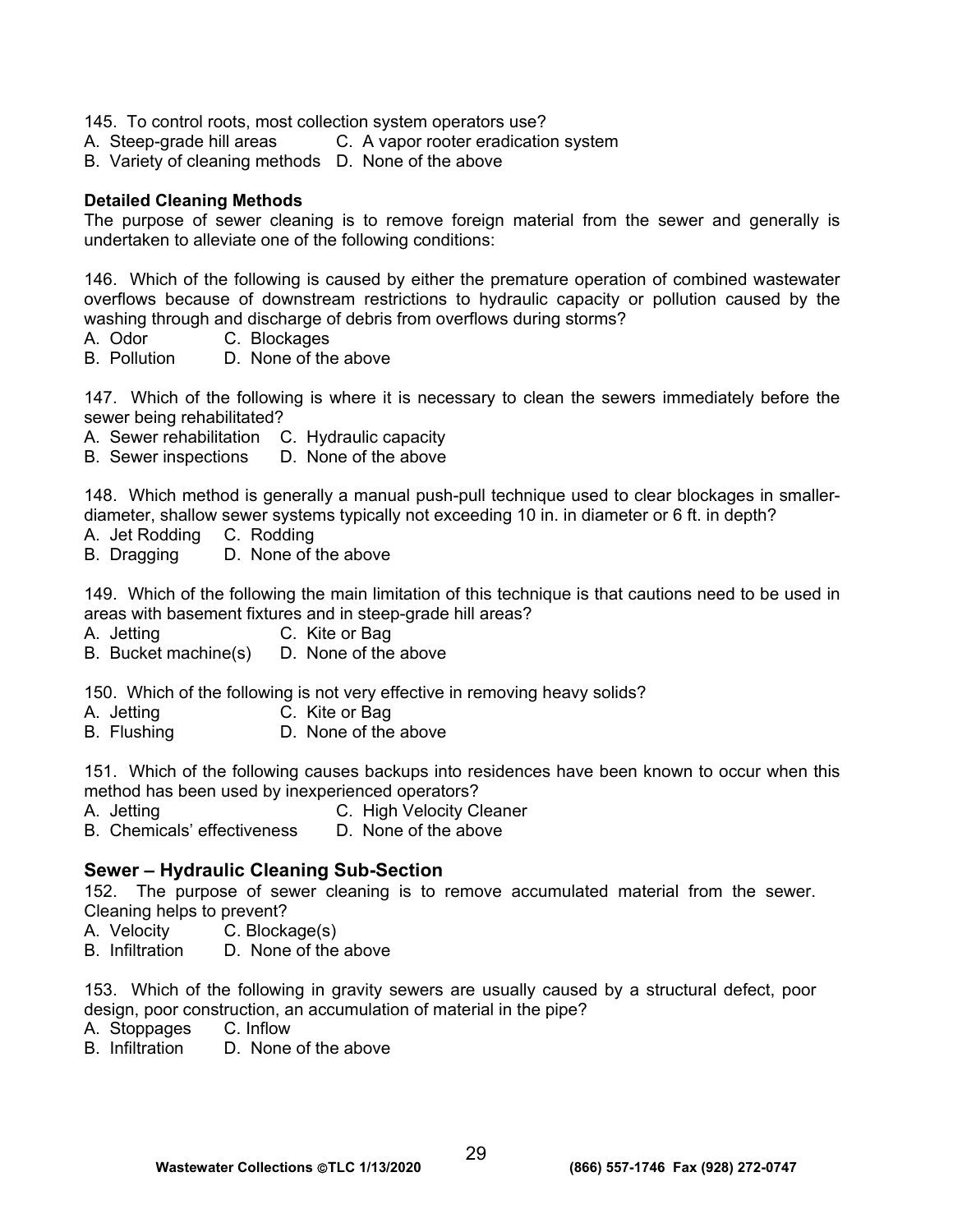154. Protruding traps may catch debris, which then causes a further buildup of?

- A. Velocity C. Blockage(s)
- B. Solids D. None of the above

#### **Sewer Cleaning Methods**

155. Mechanical cleaning uses physical devices to scrape, cut, or pull?

- A. Infiltration C. Sewer cleaning
- B. Material from the sewer D. None of the above

#### **Sewer Cleaning Records**

156. Which of the following identified should include those due to grease or industrial discharges, hydraulic bottlenecks in the collection system, areas of poor design?

- A. Both infiltration and inflow or I/I C. General I/I source areas
- B. Potential problem areas **D.** None of the above

#### **Parts and Equipment Inventory**

157. Without such an inventory, the collection system may experience long down times or periods of inefficient operation in the event of a?

- A. Problem collection system areas C. Breakdown or malfunction
- B. Infiltration D. None of the above

# **Sewer Maintenance - Advantages and Disadvantages**

**Advantages and Disadvantages** 

158. According to the text, one benefit of implementing a sewer maintenance program is the reduction of?

A. SSOs C. Fire hazard

B. Rehabilitation D. None of the above

#### **Visual Inspection**

159. In smaller sewers, the scope of problems does provide information needed to make decisions on?

- A. SSOs C. Sewer line cleaning
- B. Rehabilitation D. None of the above

#### **Sewer System Rehabilitation**

- 160. The collection system owner or operator should have a?
- A. Sewer system program C. Sewer rehabilitation program<br>B. Problem solving program D. None of the above
- B. Problem solving program

161. Manhole covers can allow significant inflow to enter the system because they are often located in the?

- A. Sanitary sewer service line C. Path of surface runoff
- B. Rehabilitation program D. None of the above

162. Manholes themselves can also be this term from cracks in the barrel of the manhole.

- A. A significant source of infiltration C. Warm, moist, nutrient rich atmosphere
	-
- B. Non-structural repairs **D.** None of the above
-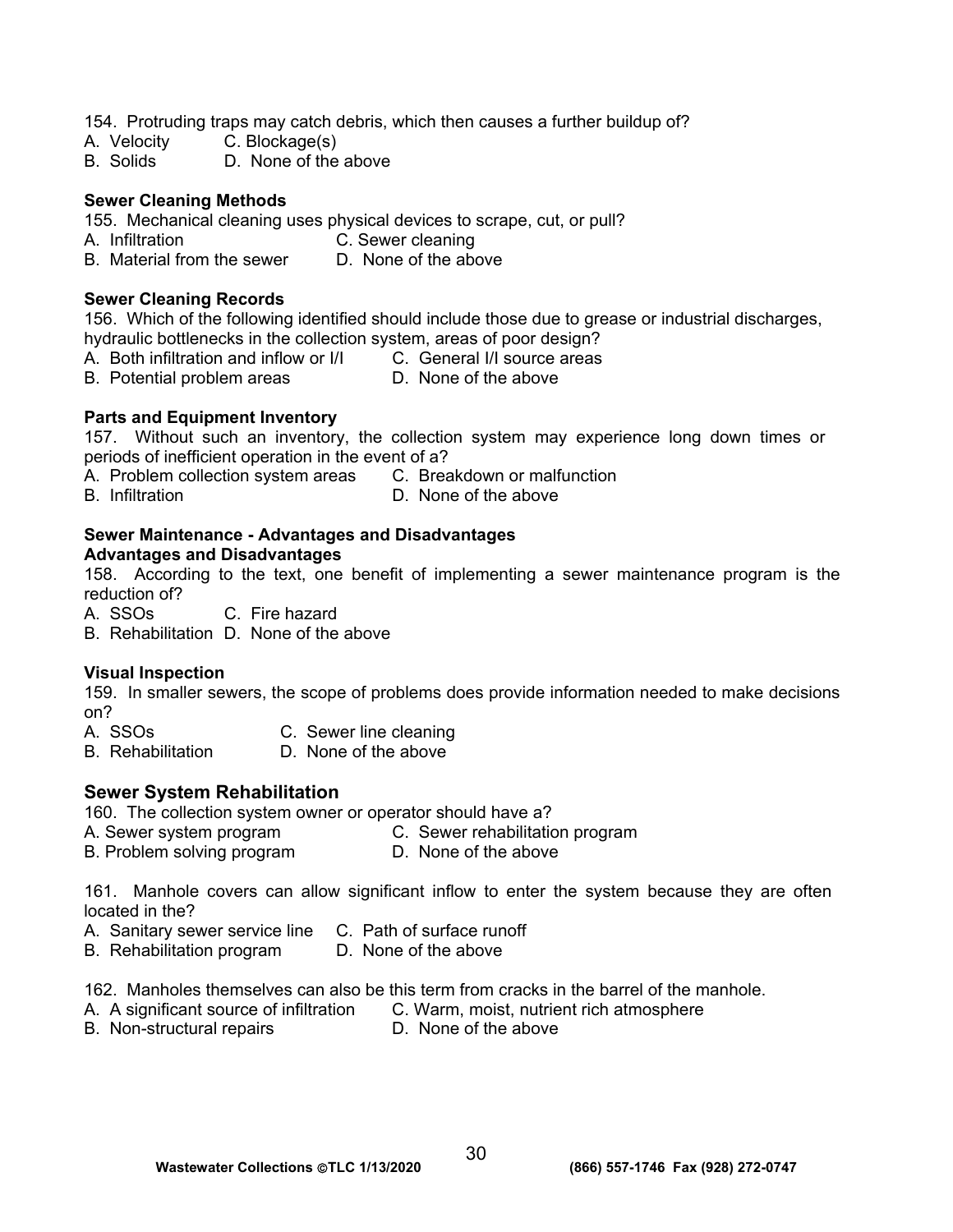# **Tree Roots vs. Sanitary Sewer Lines**

### **Root Growth in Pipes**

163. Roots require oxygen to grow, they do not grow in this term or where high ground water conditions prevail.

- 
- A. Debris discharged C. Cracks or loose joints in the sewer pipe
- B. Pipes that are full of water **D. None of the above**

# **Problems Caused by Roots Inside Sewers**

164. Homeowners will notice the first signs of this term by hearing gurgling noises from toilet bowls and observing wet areas around floor drains after completing the laundry.

- A. A significant source of infiltration C. Slow flowing drainage system
- B. Non-structural repairs **D.** None of the above
- 

# **Tree Roots in Sewer**

165. Roots from trees growing on private property and on parkways throughout the City are responsible for many of the sanitary sewer service backups and?

A. Drought conditions C. Damaged sewer pipes

# B. Inflow and infiltration (I&I) D. None of the above

### **Smoking out Sewer Leaks**

166. Used extensively for over 40 years, smoke testing has proven to be a vital ingredient of successful inflow and infiltration (I&I) studies. It is as important now as it has ever been, as growing municipalities increase demands on aging, often deteriorating collection systems.

A. True B. False

167. Which of the following is an effective method of documenting sources of inflow and should be part of any CMOM program?

- A. Taste testing C. Video techniques
- B. Smoke testing D. None of the above

168. Which of the following will identify broken manholes, illegal connections, uncapped lines, and will even shows cracked mains and laterals providing there is a passageway for the smoke to travel to the surface?<br>A. Smoke

C. Video inspection

B. Dye D. None of the above

# **Necessary Equipment**

169. If you've used this term and found that smoke frequently backs up to the surface, this may be your problem.

- A. High CFM blowers C. Video inspection
- B. Smoke testing D. None of the above

# **Blowers**

170. In general, squirrel cage blowers are usually larger in size, but can provide more static pressure in relation to?

- A. Smoke C. Video inspection and other techniques
- B. CFM D. None of the above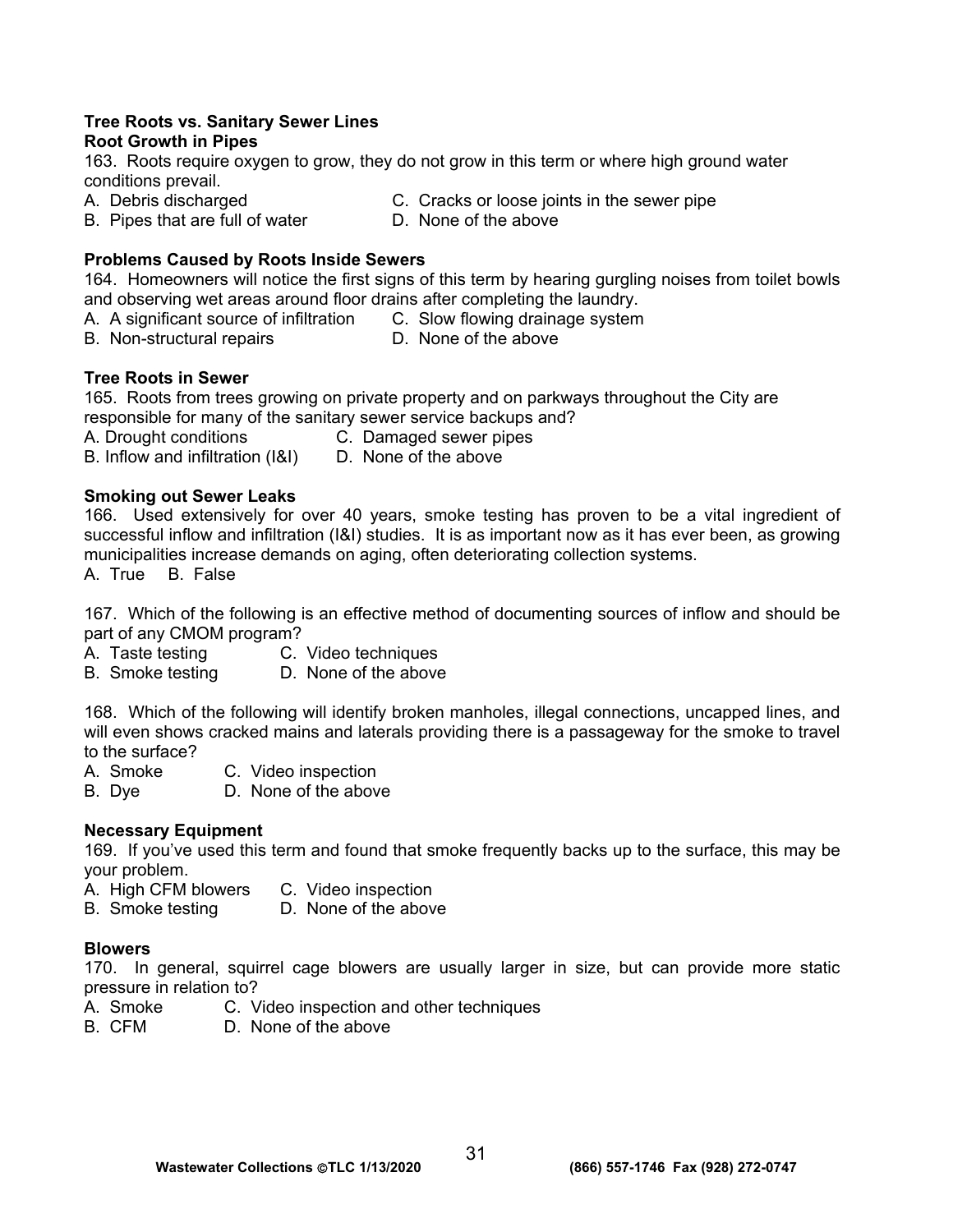# **Fats, Oils and Grease Section**

# **Food Service Establishments (FSEs)**

171. Because of the amount of grease used in cooking, the same a significant source of fats, oil and grease (FOG).

- A. Sewer system infiltration C. Food Service Establishments (FSEs)
- B. Customer(s) Inflow D. None of the above

172. To assist improper handling and disposal of FOG **than a** are generally developed to assist restaurants and other FSEs with instruction and compliance.

- A. CSO/SSO C. POTW Commercial FOG Program
- B. POTWs D. None of the above

### **Environmental problem with FOG sewers**

173. The repair or replacement of their damaged property caused by FOG creating can also cost customers thousands of dollars for the repair or replacement of their

damaged property.

- A. Infiltration C. Exfiltration
- B. Sewer backup(s) D. None of the above

### **Using best management practices can:**

174. **Example 12 Terms** is the primary cause of sewer problems; this in turn causes the likelihood of lawsuits by nearby businesses over sewer problems.

- A. Backup C. FOG Violation(s)
- B. Negligence D. None of the above

# **pH Section**

175. Mathematically, pH is the negative logarithm of the activity of the (solvated) hydronium ion, more often expressed as the measure of the?

- A. Electron concentration C. Hydronium ion concentration
- B. Alkalinity concentration D. None of the Above

# **Pumps and Lift Stations Section 50-60 QUESTIONS**

176. Pumping Station is a relatively large sewage pumping installation designed not only to lift sewage to a higher elevation, but also to convey it through force mains to gravity flow points located relatively long distances from the?

- A. Submersible pump(s) C. Pumping Station
	-
- 
- B. Dry well **B.** D. None of the above

# **Lift Stations**

177. Which of the following are designed to operate continuously to keep sewerage from backing up through the system?

- A. Lift Station C. Submersible pump(s)
- B. Dry well **D.** None of the above

# **A Lift Station contains 4 main Components:**

178. A wet well - usually  $+$  ft. in depth and  $-$  ft. in diameter - that houses two submersible pumps of varying horsepower, discharging piping and floats that operate the pumps and keep a set level in the well.

- A. 8 & 15 C. 4 & 15
- B. 15 & 8 D. None of the above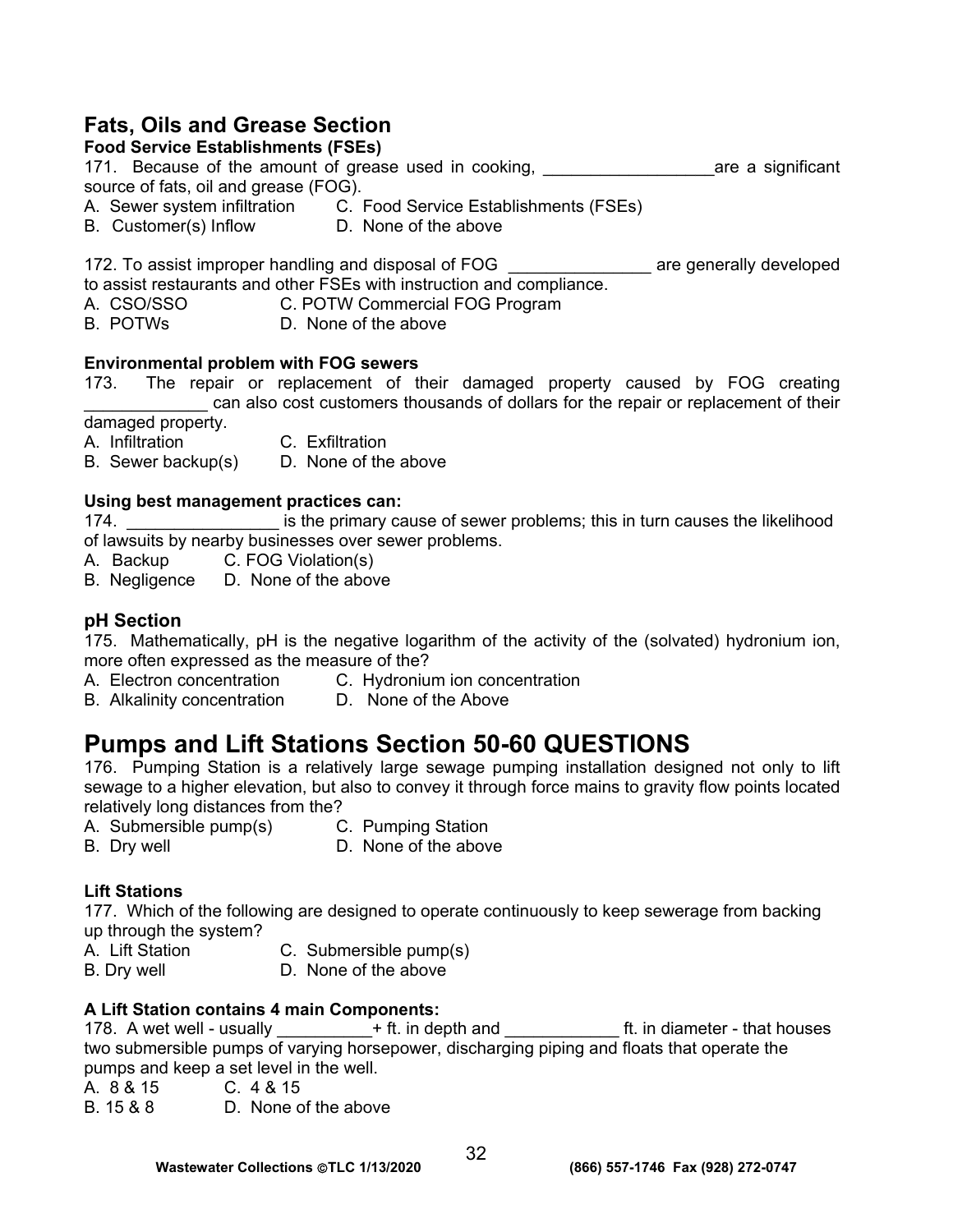179. Which of the following houses the piping and valves that prevent backflow in the station, and can lock connection used to bypass the submersibles in an emergency situation?

- A. Pumping station panel C. Supervisory panel
- 
- 
- B. Dry well **D.** None of the above

### **Collection Systems, Lift Stations**

180. Which of the following is a separate chamber attached or located adjacent to the dry-well structure?

A. Wet-well C. Dry-pit or dry-well and submersible lift stations

B. Lift station(s) D. None of the above

# **Confined Space Section**

### **Unusual Conditions- Confined Space within a Confined Space**

181. The <u>same associated with the outer confined space and those of the inner</u> confined space both require testing, monitoring, and control.

A. Potential hazards C. Manholes

B. Access passages D. None of the above

### **Hazards in One Space Entering another Space**

182. In a situation where hazards in one space may enter another, a serious problem is that workers working in the "safe" area are not aware of the \_\_\_\_\_\_\_\_\_\_\_\_\_\_\_\_\_\_\_\_\_\_\_\_

- A. Oxygen Level C. Hazards leaking into their area
- B. Access passages D. None of the above

### **Permitted Confined Space Entry Program**

183. Subpart P (of OSHA's Construction Regulations) applies to all \_\_\_\_\_\_\_\_\_\_\_\_ in the earth's surface.

- A. Open excavations C. Pits
- B. Vaults D. None of the above
- 184. According to the text, all trenches are \_\_\_\_\_\_\_\_\_\_\_\_\_.
- A. Too narrow for work C. Safe for short-term work
- B. Excavations D. None of the above

#### **Permit Required Confined Space Entry General Rules**

185. According to the text, only authorized and trained employees may enter a or act as safety watchmen/attendants.

- A. Hazard C. Confined space
- B. Pipe D. None of the above

#### 186. Employees are not permitted to smoke \_\_\_\_\_\_\_\_\_\_\_\_\_\_\_\_\_\_ or near the entrance/exit area.

- A. Near air and oxygen monitors C. In a confined space
	-
- B. During a side entry **D.** None of the above
- 187. A watchmen or attendant must be present at all times during
- A. Confined space entries C. Air monitoring
- B. Access passages D. None of the above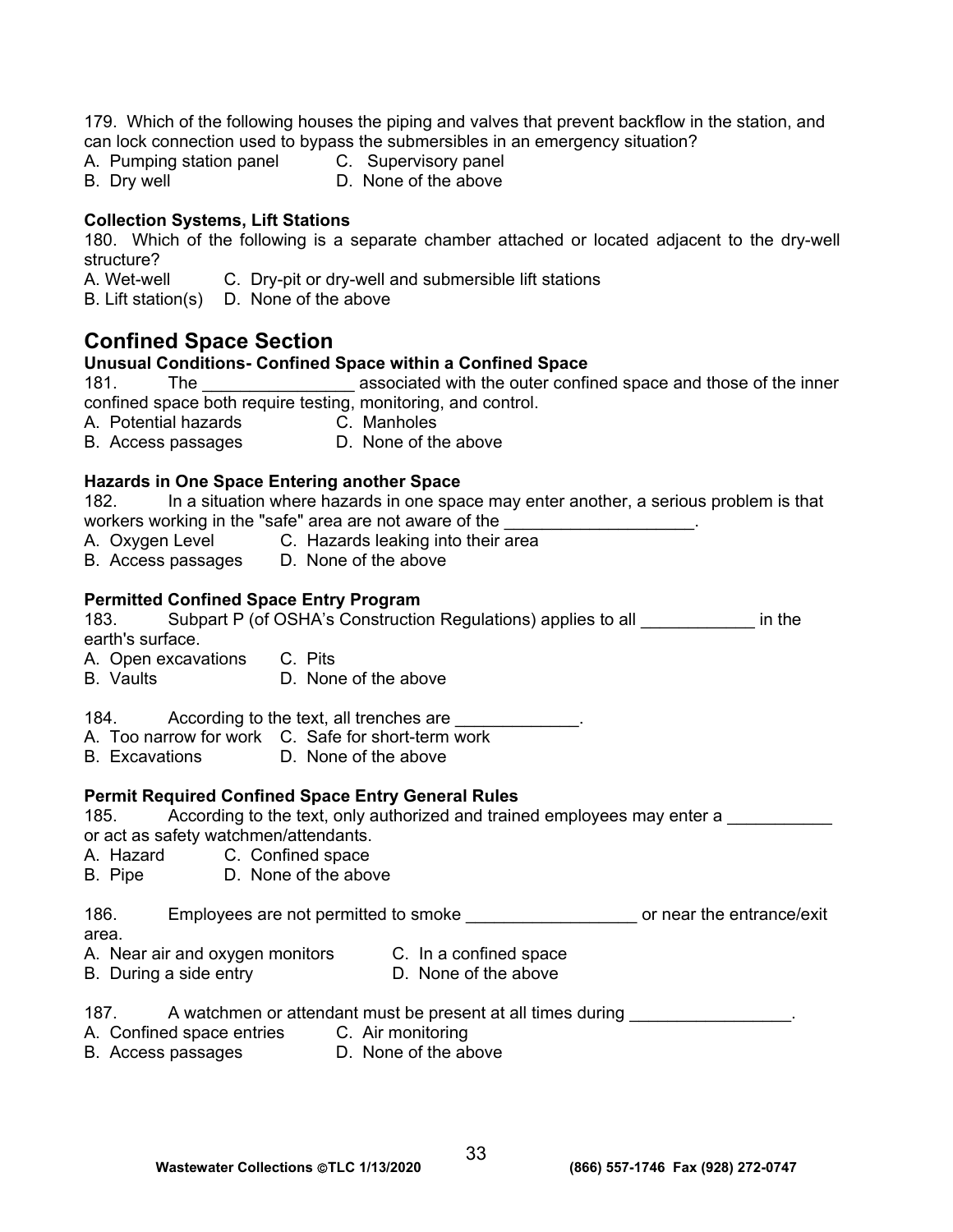188. Air and oxygen monitoring will check the levels of oxygen, explosive gasses, and carbon monoxide. Entry will not be permitted if explosive gas is detected above one-half the

- $\mathcal{L}_\text{max}$  and  $\mathcal{L}_\text{max}$ A. Nitrogen level C. Lower Explosive Limit (LEL)
- B. Argon level D. None of the above

189. When covers are removed, all **the set of the set of the vertex** will be protected by a barricade to prevent injuries to others.

- A. Air and oxygen monitoring C. Openings to confined spaces
- B. Side entries D. None of the above

#### **Confined Space Duties and Responsibilities Employees**

| 190.      | Employees must not                                                                                                                                                                                                                   | that have not been evaluated for safety |  |
|-----------|--------------------------------------------------------------------------------------------------------------------------------------------------------------------------------------------------------------------------------------|-----------------------------------------|--|
| concerns. |                                                                                                                                                                                                                                      |                                         |  |
|           | $\blacksquare$ . The contract of the contract of the contract of the contract of the contract of the contract of the contract of the contract of the contract of the contract of the contract of the contract of the contract of the |                                         |  |

A. Follow program requirements C. Enter any confined spaces

B. Report hazards **B.** D. None of the above

### **Entry Supervisor**

191. Entry supervisors must coordinate all entry procedures, tests, \_\_\_\_\_\_\_\_\_\_\_, equipment, and other activities related to the permit space entry.

- A. Publicity C. Permits
- B. News media D. None of the above

192. Before endorsing the permit and allowing entry to begin, the \_\_\_\_\_\_\_\_\_\_\_\_\_\_\_\_\_\_\_ must check that all appropriate entries have been made on the permit, all tests specified by the permit have been conducted, and that all procedures and equipment specified by the permit are in place.

- A. Entry supervisor C. Unauthorized persons
- B. Attendant D. None of the above

#### **Entry Attendants**

193. A responsibility of the entry attendant is to be aware of **with any component of hazard** exposure on entrants.

- A. The attendants' primary duty C. Possible behavioral effects
- B. Worker training **D. None of the above**

194. A responsibility of the entry attendant is to continuously maintain an accurate count of entrants in the permit space and ensure a means to

- A. Timely complete the work C. Accurately identify authorized entrants
- B. Add workers when needed D. None of the above

195. A responsibility of the entry attendant is to \_\_\_\_\_\_\_\_\_\_\_\_\_\_\_\_\_\_\_\_\_\_ as necessary to

monitor entrant status and alert entrants of the need to evacuate.

- A. Communicate with entrants C. Check the work progress
- B. Encourage entrants D. None of the above

196. A responsibility of the entry attendant is to summon rescue and other emergency services as soon as the attendant **the state of the set of the permit space hazards.** 

- A. Identifies entrant status C. Determines the entrants need assistance
- B. Gets approval to summon rescue **D.** Accurately unauthorized entrants